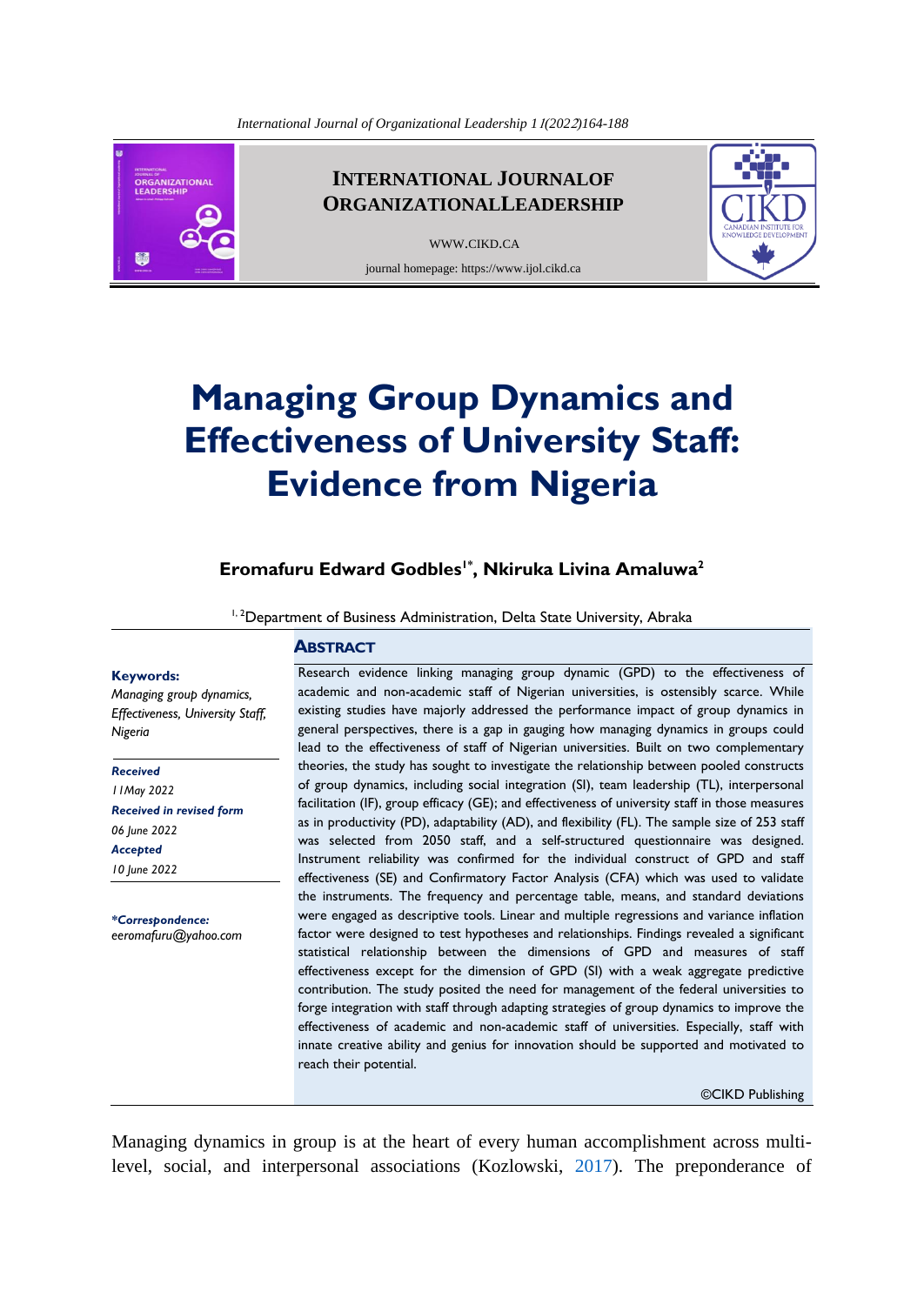<span id="page-1-1"></span>research addressing the effects of group dynamics (GPD) on a team and individual performance notwithstanding, rarely could be said about the impact of such studies on the effectiveness of staff of academic and non-academic staff of universities (Arashpour et al., [2020;](#page-21-0) Klug & Bagrow, [2016;](#page-22-1) Naveenan & Kumar, [2018;](#page-23-0) Oyefusi, [2022\)](#page-23-1).

<span id="page-1-14"></span><span id="page-1-13"></span><span id="page-1-12"></span><span id="page-1-9"></span><span id="page-1-8"></span><span id="page-1-2"></span> The evolving technology such as digitalization, rapid increase in knowledge workforce, and the growing need to gain competitive advantage through people, organizations are being compelled to explore ways to build cohesion among divergent work elements even in their most ambivalence and byzantine formation (Cascio & Montealegre, [2016;](#page-21-1) Jain & Ranjan, [2020;](#page-22-2) Parry & Battista [\(2019\)](#page-23-2). The popular axiom that "there is strength in diversity" should spur managerial actions and behavior towards recognizing differences in individuals and tapping on their potential for a more virile and enviable institution (Aishwarya & Karuna, [2020;](#page-21-2) Hussain et al., [2021;](#page-22-3) Shaban, [2016\)](#page-23-3).

<span id="page-1-16"></span><span id="page-1-7"></span><span id="page-1-6"></span><span id="page-1-0"></span> Managing group dynamics s remained an impelling force to drive change, perfect missions and growth, spur innovation and cohesiveness among most organizations (Hussain et al., [2018\)](#page-22-4). In an evolving world of change exacerbated by increasingly multiform complex work group, understanding differences in groups and their behaviors should push organizations to evoke leadership culture that maximizes the premium of forging synergy in teamwork. Managing group dynamics is the most taxing aspect of managerial job particularly as it involves understanding how and why individual behaves within the group level and managerial actions required to deal with changes in behaviors, work attitude, and personality. The concept of GPD could be traced back to Kurt [\(1947\)](#page-22-5), which he explained as the effects of roles and behaviors people assumed, have on individuals and the group as a whole. Gencer [\(2019,](#page-22-6) p. 223) explained GPD as the changes that may occur in any part of a group and an understanding of actions and reactions in the group structure that affects group members. In the university terrain, just like any other social organization, hardly could there be a platform where all members are expected to behave or act in quite consistent and predictable fashion

 Be that as it may, the university requires the collaborative effort of members, irrespective of its highly diversified workforce, in order to achieve pre-set targets and missions, while recognizing differences in staff' biases, perceptions, mental aptitude, motivations, and personalities. In the past, concerted efforts have been made by scholars to link dynamics in work group to team performance, whereas little was echoed about managing changes in group behaviors to drive commitment to task and group goals. It has become imperative that universities craft and deploy strategies to manage diverse work groups – their differences, attitudinal changes, perceptions, interests, and personalities, as leeway to enhance the job effectiveness of the university staff.

# **Literature Review** *Group Dynamics*

<span id="page-1-15"></span><span id="page-1-10"></span><span id="page-1-4"></span><span id="page-1-3"></span>(Clawson, [2008;](#page-21-3) Patey, Hurt, & Francis, [2018\)](#page-23-4).

<span id="page-1-17"></span><span id="page-1-11"></span><span id="page-1-5"></span>Author such as Homans [\(2018\)](#page-22-7) conceived a group as a kind of relationship that is more enduring and tighter than a social relationship, though less organized than a formal one. Dwelling on the above platform, Matelski & Hogg [\(2015,](#page-22-8) p. 422) had explained GPD as "the interplays of people's social cognitions and behavior operating within a group or between groups". However, a common definition of GPD is the one postulated by Shaw [\(1976,](#page-23-5) p.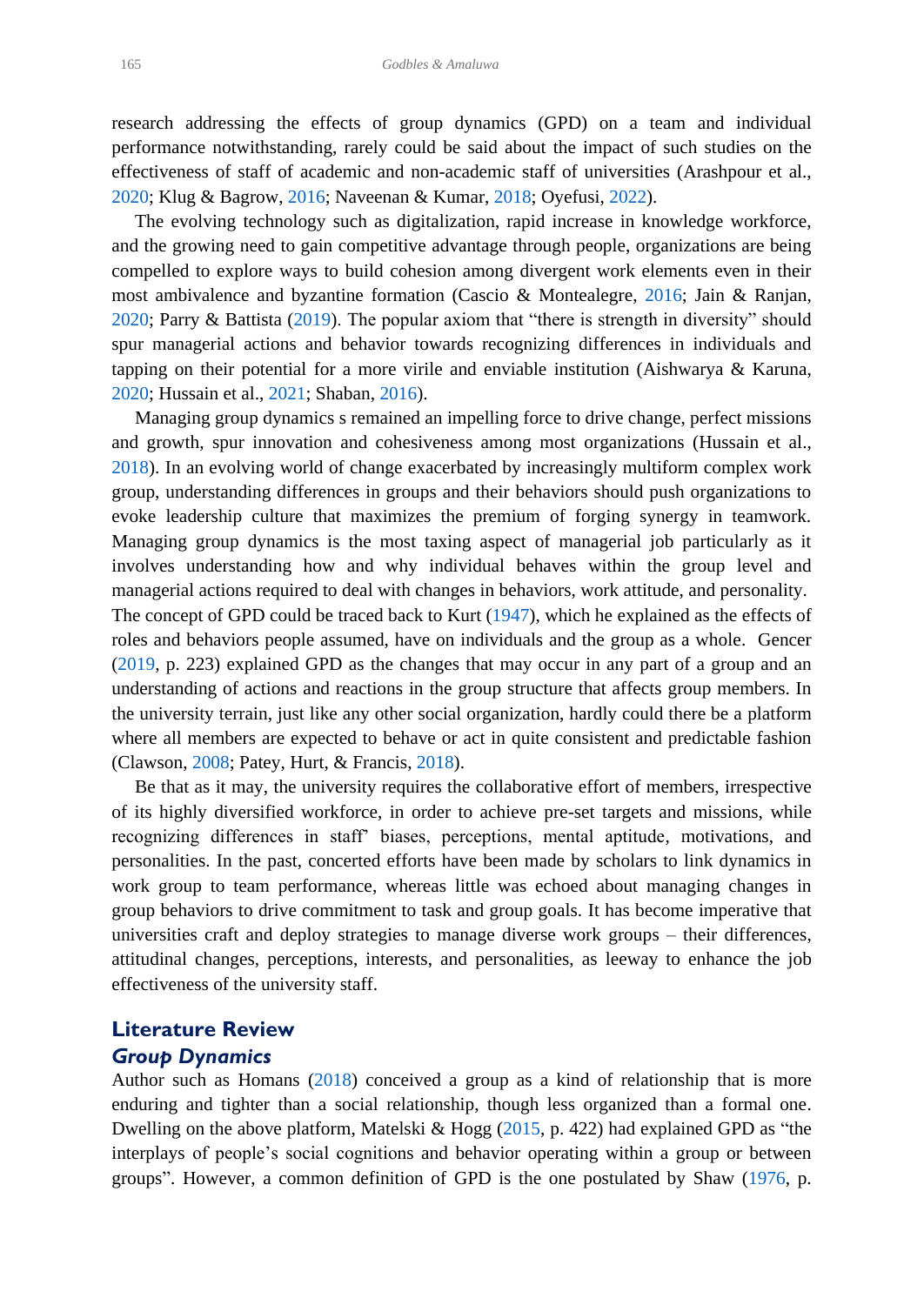409), which he summarized as "the study of forces operating within a group". In other words, GPD is about relations and powers among the members of a group within an organization. This implies that the dynamics in a group involve the group itself, its structure, conflicts, unity, actions and inactions, decision, culture, norms, behaviors, personality, and qualities of individual members.

<span id="page-2-4"></span> Tuckman [\(2001\)](#page-23-6) proposed stages of group development: Forming - the beginning stage and foundation of a new group where members interact with each other initially; Storming the actual interaction involving the context of the task to be achieved with individuals exhibiting a high level of competition and conflict; Norming – where the roles and authority of each member become clearer as they settle down to recognize and appreciate the skills and knowledge of each other; Performing – the stage marked by synergy building with team members striving and working together to meet a common goal; and Adjourning – termination point of the group development process and members separating from each other once the purpose of the group is fulfilled. In the group structure are the group members, leaders, roles, physical structure, time, size, status, activities, cohesiveness, norms and interaction patterns, goals, and objectives (Trotzer et al., [1974;](#page-23-7) Tuckman, [2001\)](#page-23-6).

<span id="page-2-3"></span> It is glaring from the foregoing that GPD is a unifying phenomenon in any social affiliations, and irrespective of its nature, there are underlying features: Socialization **–** GPD stimulates aggregation of ideas, open communication, and sharing of views on issues; Adaptability shapes leadership patterns, enduring personalities, roles and responsibilities, and allow individuals to adjust to changing conditions including the right to free entry and exit; Change **–** A certain level of strictness or flexibility that determines extent of dynamics that occurs in a group and inculcating in the group tendency to continually reform, and re-adjust in order to address stress, burnout, conflicts among the group; Group efficacy – promoting culture of identity that influences how group predict their essence and reveal the nature of personalities that such group reflect; Reciprocity – group identifying common areas of interests and intensifying exchange culture to deepen ties and forge cooperativeness in a winwin situation; Cooperation and Competition - the level of mutuality and team spirit that subsists among members, will foster wholesome competition and engender a climate of trust, openness and commitment to goals; Resilience – that which impel individuals not to give in to threats or unpleasant situations but to see any setback as a stepping stone to reach greater ambitions and aspirations (Matelski Hogg, [2015;](#page-22-8) Tuckman, [2001\)](#page-23-6).

# **Theoretical Framework**

### <span id="page-2-2"></span>*Theory of Competition and Cooperation/IPO*

<span id="page-2-1"></span><span id="page-2-0"></span>The theory of competition and cooperation, refined by Johnson and Johnson [\(1989\)](#page-22-9), was originally developed by Deutsch  $(2006)$ . Implicit in the theory are two underpinnings – interdependence among group goals and the kind of actions by team members to accomplish results. Organization as an organic entity enmesh in inter-and intra-group competitions and cooperation (Hoffmann et al., [2018\)](#page-22-10). First, there is competition among the employees and then competition between management and the group, which may result in some kind of consensus. From individual to a group level, the evolving trends have been to compete for resources, talent, job placement, profit, customers, positions, service, fair treatment, tasks, or rewards. The gain of competition within the group is maximized when the factors that spur it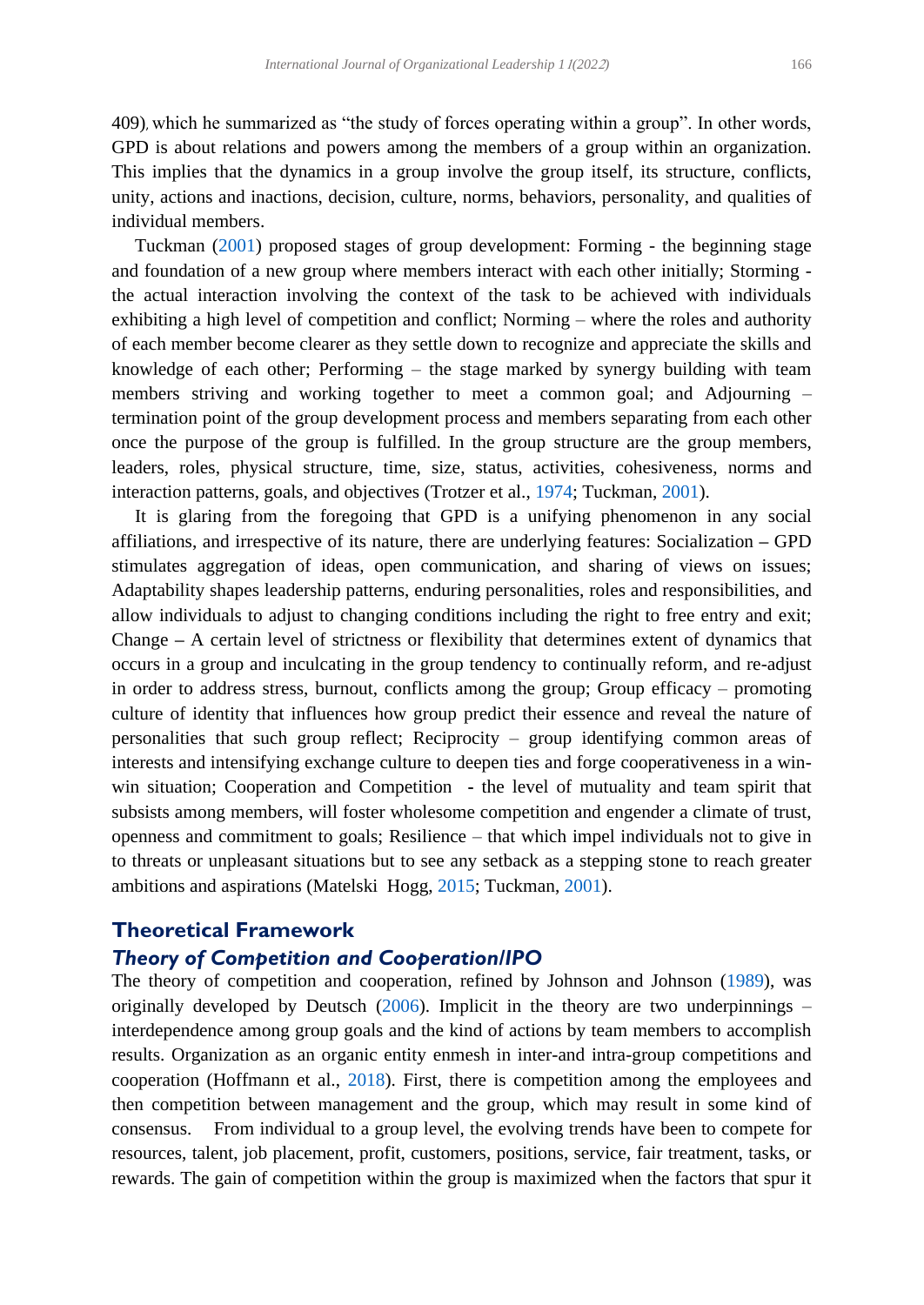and the motivation are not so destructive as to impede sustained harmony, cohesion, and shared values.

 In reality, group competitions, in whatever mode it may take, could be a recipe for group disintegration, conflict, redundancy, and poor job satisfaction, if not cautiously and prudently addressed. On the other hand, fair competition in such areas as a mutual agreement to add values to products and services and uphold core ethics, talent development, self-development, resource conservation, and waste reduction will reduce frictions and goal ambiguities. The above cannot be attained in the absence of cooperation. In practice, competitions within and across the group often have a negative connotation, though they can trigger grounds for compromise or cooperation**.** In effect, the essence of managing a dynamic work group is to forge cooperation which can only be attained when members surrender their differences and personal interests and are willing to sacrifice their time, resources, and talents to attain a common goal. The study has posited that by adapting building blocks of GPD in the forms of SI, TL, IF, RC, and GE, universities can manage competitions with confidence and mold group behaviors and actions toward intergroup cooperation. In the university community, ingroup competitions and rivalry among staff abound as members compete for recognition, job upgrade, career upgrade, work autonomy, and robust remuneration. However, competition in a group is not bad as it can force management to learn about individual differences, group norms, perceptions, beliefs, motivations, self-efficacy, and needs. The manner and context management of universities deploy and adapt different dimensions of GPD to individual and group needs, with enabling infrastructures in place, will potentially impact group cohesion and thus translate to effectiveness.

<span id="page-3-3"></span><span id="page-3-2"></span> The authors deemed it fit to include the IPO model due to its complementary role in facilitating understanding of basic elements of GPD as they connect to SE (Forsyth, [2010;](#page-21-5) Landy & Conte, [2006\)](#page-22-11). The IPO theory is complementary enough to aid our discussion on linkages of dimensions of GPD and processes with different measures of effectiveness. The IPO model, as a corollary of system theory, suggests that interactions between and among contributing factors in any social context would lead to positive feedback (Forsyth, [2010\)](#page-21-5). The input in this sense will include staff's peculiar characteristics (both implicit and explicit), interests, motivations, diversities, career prospects, perceptions, and perceived differences. The process will involve deploying infrastructures, resources, and leadership architectures to manage dynamics in a group, which is expected to influence the group's obsession to perform. The output is the driver or result of proper alignment of processes and inputs, which is effectiveness.

### *Typologies of Group Dynamics*

<span id="page-3-1"></span><span id="page-3-0"></span>Butler and Waldroop [\(2021\)](#page-21-6) analyzed the psychological tests of 7,000 business professionals and noted four dimensions of group dynamics: influence, interpersonal facilitation, relational creativity, and team leadership. According to the authors, an individual could be outstanding in at least one of the four dimensions, or in different areas, or none of them. Recently, Alvarado [\(2021\)](#page-21-7) highlighted the four major elements of group dynamics: communication and interaction patterns; social integration, and influence on cohesion and group culture. The above studies provide a framework from which the authors derived the constructs of the independent variable (GPD) of this study.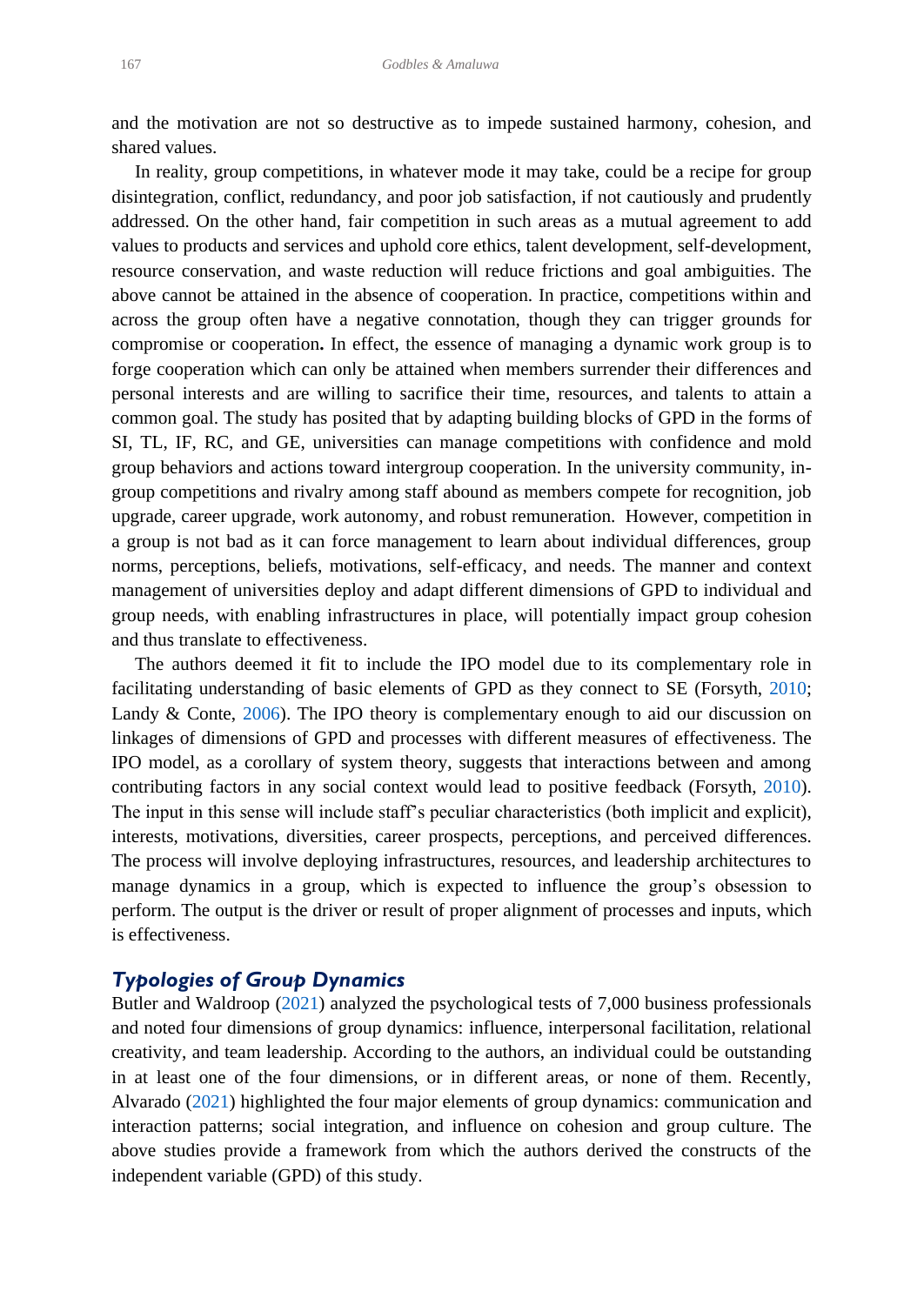#### *Social Integration*

<span id="page-4-8"></span><span id="page-4-6"></span>As defined by Wang and Kim [\(2013\)](#page-24-0), Social Integration (SI) is about how new entrants into a group experience cooperative social interactions with the already-existing group members, get satisfied with the actions of other group members, and feel attracted to the group. Within the above conceptual platform, it is argued that socially-integrated groups believe that all their members belong to the group and have the right and power to influence it (Yozgat & Gungormez, [2015\)](#page-24-1). SI, in this sense, can be termed as one of the most crucial indicators of a newcomer's level of adjustment to a group, and it is determined by how such person develops a social sense of the organizational environment and how they may be liked and welcomed by the group's members.

 Wang and Kim [\(2013\)](#page-24-0) opined that the social integration aspect of group dynamics works both for newcomers and existing members. Management experts have theorized that integration into a social group comprises the establishment of a situational identity and that those who successfully establish an identity through social communications more strongly identify with the organization as a whole, which in turn, enhances their level of commitment (Wolfersberger & Thomas, [2013;](#page-24-2) Yozgat & Gungormez, [2015\)](#page-24-1).

<span id="page-4-7"></span><span id="page-4-3"></span> Another striking significance of SI is that it is a sensation in the quality of group dynamics that concerns itself with making a group more equitable. Obomanu and Akintokunbo [\(2019\)](#page-23-8) has affirmed that whether a staff achieves personal identity and self-esteem, SI is influenced by such features in the workplace environment as freedom from prejudice, a sense of community, interpersonal openness, and the absence of stratification in the organization and the existence of upward mobility.

### *Team Leadership*

<span id="page-4-5"></span><span id="page-4-4"></span>Sharma and Jain [\(2013\)](#page-23-9) viewed Team Leadership (TL) as a process in which a person influences others to accomplish an objective and directs in a way that makes it more cohesive and coherent. In a related perspective, Wammy and Swammy [\(2014\)](#page-24-3) viewed leadership as a social influence process whereby the leader seeks the voluntary participation of individuals to reach group aims or organizational objectives. The aforementioned definitions imply that leadership is tied to those principles that focus on ideas about leaders' traits and how they act towards attaining set goals and objectives.

<span id="page-4-0"></span> In order to justify their relevance, a team leader must be poised to entrench culture of inclusiveness and productive work climate, provide guidance and direction, inspire and motivate individuals, and direct group efforts towards achieving a common goal (Eromafuru, [2021\)](#page-21-8). In addition, studies have shown that group members who are resilient in TL are more likely to succeed through their interactions with other members (Nichols & Cottrell, [2014\)](#page-23-10).

#### <span id="page-4-2"></span>*Interpersonal Facilitation*

<span id="page-4-1"></span>Interpersonal Facilitation (IF) is a crucial component of group dynamics tied to team leadership. IF consists of interpersonally-oriented behaviors geared towards accomplishing set group objectives; it differs from group-specific actions. The widely-held opinion among scholars is that IF propels deliberate actions that boost morale, foster cooperation, eliminate frictions, and aid group members in carrying out their tasks (Montijo, [2020\)](#page-22-12). Consequently, IF is thought to embrace a series of relational and social platforms required to support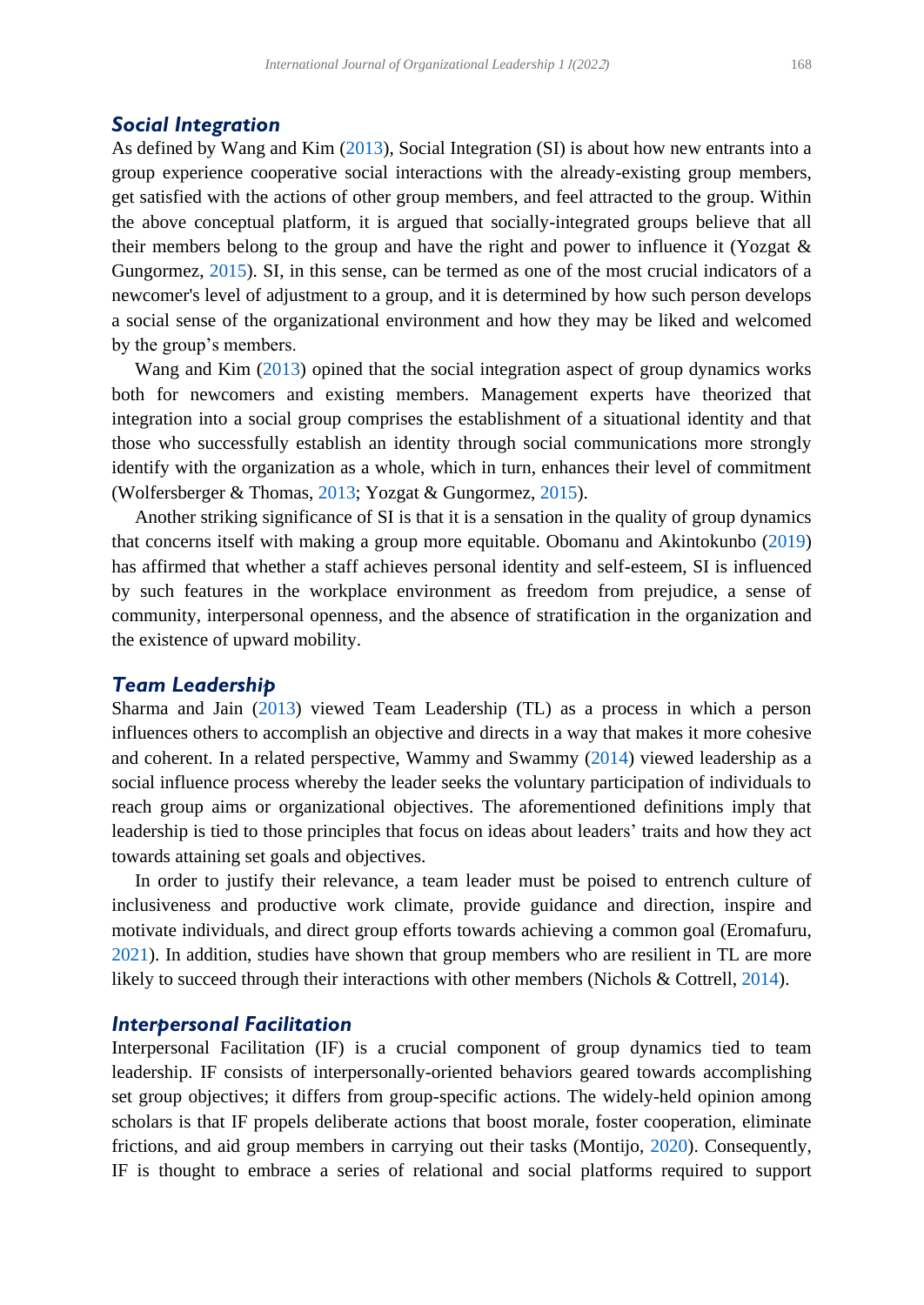<span id="page-5-9"></span><span id="page-5-0"></span>teamwork and effectiveness in an institutional setting (Berger, [2018;](#page-21-9) Van Scotter & Motowidlo, [2016\)](#page-23-11).

 Acknowledging the frantic effort that scholars have made to treat IF as a sub-construct of group dynamics, there is growing interest in this emerging paradigm. In the recent times, IF has been understood as facilitating the studying of such concepts as personality, knowledge structures, social interaction, language, nonverbal signals, emotional experience and expression, supportive communication, social networks and the life of relationships, influence, conflict, computer-mediated communication, interpersonal skills, interpersonal communication in the workplace, intercultural perspectives on interpersonal communication, escalation and de-escalation of romantic or platonic relationships, interpersonal communication and healthcare, family relationships, and communication across the life span (Manning, [2020\)](#page-22-13).

### <span id="page-5-6"></span>*Relational Creativity*

<span id="page-5-2"></span>According to European Union and European Council [\(2016\)](#page-21-10), creativity is considered a key issue in group dynamics. Essentially, Relational Creativity (RC) is influenced by the social relations and interactions individuals engage in during their creative processes. Pertinent to mention that an individual's creative triumph could essentially be influenced by social recognition from group members at the workplace. The above explains why it may be hard to integrate creativity in a formal university system and, more so, the realization that during the creative process, the objective of the activities is to innovate, contribute to, and improve the overall common content of the knowledge field.

<span id="page-5-3"></span> In stressing the essence of creativity in a workgroup, Frey [\(2021\)](#page-21-11) affirmed that the future of creativity is relational, in that a group or an organization cannot continually record success if its members lack. Due to this factor, most groups fashioned out relational team support relational processes involving the exchange of help, information, advice, and emotional concern that can help group members combat the obstacles that limit their creativity (Mueller & Cronin, [2019\)](#page-23-12).

### <span id="page-5-7"></span>*Group Efficacy*

<span id="page-5-8"></span><span id="page-5-5"></span><span id="page-5-4"></span>Self-efficacy refers to individuals' perception of their ability to achieve a task (Rosander et al., [2020\)](#page-23-13). Group Efficacy (GF), also called "collective efficacy," is about the perceived ability of a group to perform or achieve set objectives. Gibson, Randel, and Earley [\(2020\)](#page-22-14) identified three major methods of assessing GE: group potency, aggregation of group members' estimates, and group discussion. Levine and Hogg [\(2010\)](#page-22-15) defined group potency as the general belief held within a group that it can be effective. It has two essential aspects: the belief of shared sureness among the group members; and the general certainty that the group is effective across a different set of tasks or situations rather than only in a specific context (Levine & Hogg, [2010\)](#page-22-15).

<span id="page-5-1"></span> GF is a growing concept with boundless potential for a group particularly in its task and components. This may have influenced the work of Butel and Braun [\(2019\)](#page-21-12) in their article, where they outlined five main components of group efficacy: social cohesion, empowerment, willingness to intervene, social trust, and social control. Social cohesion concerns the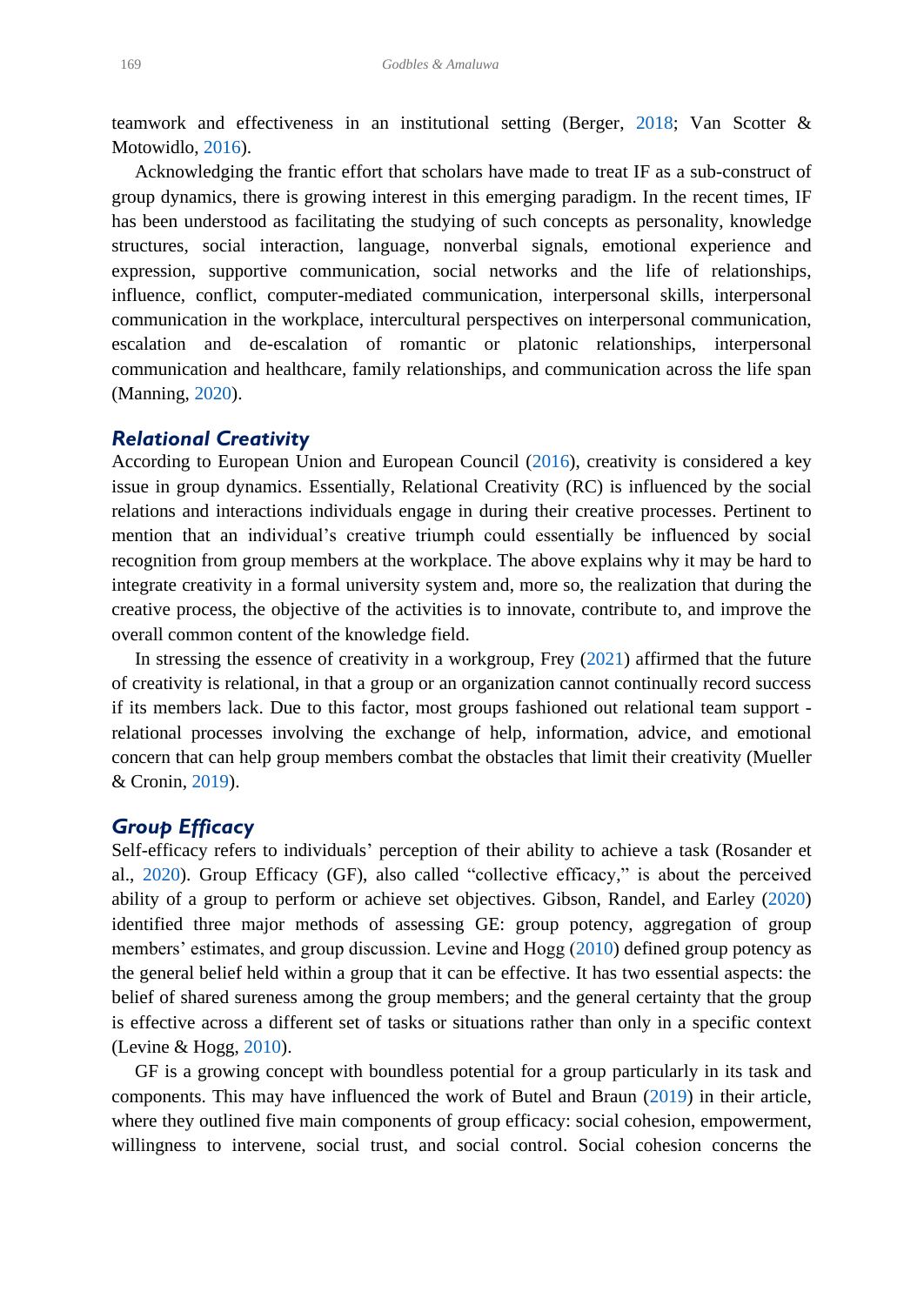<span id="page-6-6"></span>willingness of the members of a group to cooperate for the sole purpose of survival and prosperity (Fonseca et al., [2019\)](#page-21-13).

### *Staff Effectiveness*

<span id="page-6-2"></span>The focus of effectiveness is on the actual attainment of organizational goals and not so much on the means necessary to reach them or the speed at which they are reached. Effectiveness is essential for improving results, and in order to perform effectively, clarity is needed with roles and functions clearly defined with deadlines. According to Boone et al. [\(2019\)](#page-21-14), staff effectiveness involves the capacity a staff has to accomplish the goals approved by an organization.

<span id="page-6-4"></span> Coulter et al. [\(2015\)](#page-21-15) offer an expanded conceptualization of effectiveness which they postulated as a staff's total or aggregate output of activities and time taken over the period to achieve result. The authors went further to declare that the level of staff effectiveness may be characterized as low, medium, and high and to measure effectiveness. The authors recommended such attributes as efficiency, quality, innovation, creativity, commitments, satisfaction, cohesiveness, flexibility, customer relations, communication patterns, and employee efforts.

<span id="page-6-5"></span><span id="page-6-1"></span><span id="page-6-0"></span> Armstrong [\(2009\)](#page-21-16) however, categorized measures of effectiveness majorly into two: profitability and productivity. Daft [\(1998\)](#page-21-17) and Amah & Ahiazu [\(2013\)](#page-21-18) posited organizational effectiveness as a concept that is tough to measure in organizations as it involves variables that concern the entire organization and its departmental levels. Daft further suggested two ways of evaluating the effectiveness of an organization – the traditional and modern approaches. The former includes approaches like the "goal approach", which is centered on assessing the desired outputs from employees versus the actual employees' outputs; while the latter includes "profitability", which reflects the overall performance of the organization.

<span id="page-6-10"></span><span id="page-6-9"></span><span id="page-6-8"></span><span id="page-6-7"></span><span id="page-6-3"></span> However, Mott [\(1972\)](#page-22-16), Steers [\(1977\)](#page-23-14), Sharma and Samantara [\(1995\)](#page-23-15), Kataria et al. [\(2013\)](#page-22-17), Cameron and Whetton [\(1981\)](#page-21-19) opined that concerning staff and organizational effectiveness, certain variables have been proven to be the most extensively used for its evaluation. Advancing further on this, Mott [\(1972,](#page-22-16) p. 17), who earlier equated organizational (OGEF) to the ability of an organization to mobilize its centers for action, identified Productivity connoting the quality and quantity of staffs' output: product or service; Adaptability measures of how staff and the entire organization adjust to situational issues, whether anticipated or existing; and Flexibility - measures of how structures in an organization are maintained. Mott later developed the eight-item subjective instrument to measure effectiveness in the Hospital service, which revolved around the above three measures.

 The present study intends to extend Mott's prescription for measuring effectiveness to the needs of academic institutions due to the study's thrust on effectiveness. Mott's theory is thought to be all-encompassing as it synthesizes contemporary theories and has provided strong theoretical bases from which other theories evolve. Research applications of Mott's [\(1972\)](#page-22-16) measures of effectiveness in the academic and non-academic staff of the university are novel or evidently embryonic, particularly in the case of Nigeria. Finally, as staff's effectiveness is directly related to organizational productivity and success, it is essential to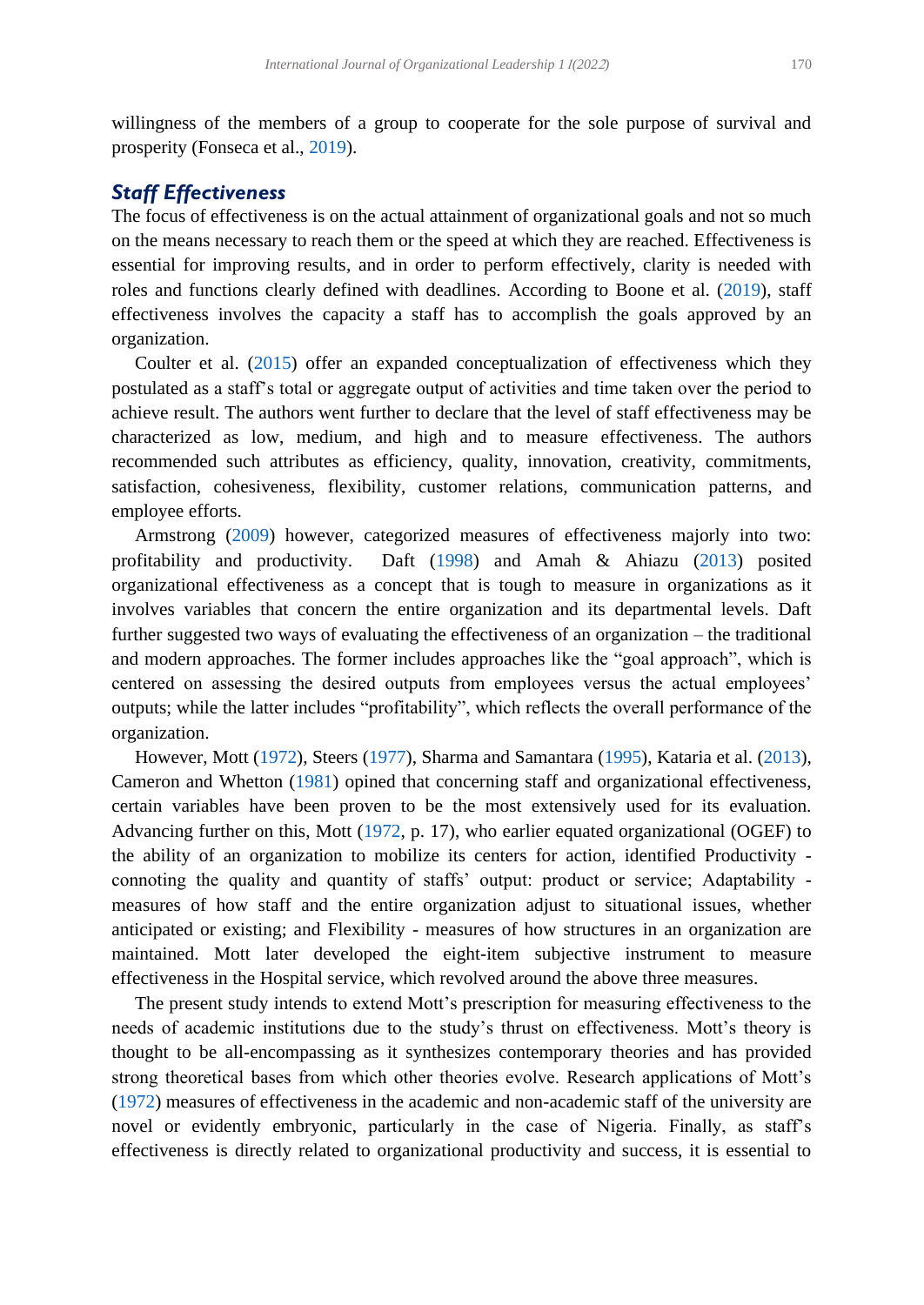measure it since each staff creates results that mainly comprise the correlation between the quality of products and their dedication to the workplace.

### **Hypotheses Development**

# *Relationship between Social Integration and Staff Effectiveness*

<span id="page-7-0"></span>Research evidence has unveiled that minorities differed in their level of integration into the dominant societal group, which supposedly would influence their responses. Antioco et al. [\(2012\)](#page-21-20) examined target and non-market effects for minorities whose levels of integration into the mainstream society vary and found that fully integrated minority groups exhibited target/non-target market effects more than the less integrated ones. It is obvious from above that study's focus was on minorities' differential responses to typical marketing advertisements depending on the nature of integration. The present study has shifted focus to academic institutions to gauge how GPD inclusive of SI influences the effectiveness of staff of the university.

 The crux of Yozgat and Gungormez's [\(2015\)](#page-24-1) study was the mediating role of SI on the effect of newcomers' proactive socialization tactics on their organizational commitment. Findings underscored that proactive socialization tactics applied by new group members and their social integration processes have a positive impact on their commitment towards organizational objectives; and that SI has a mediating effect on the relationship between proactive socialization tactics and members' level of commitment toward organizational goals.

<span id="page-7-2"></span> In a similar vein, SI, as a component of group dynamics and its influence on staff commitment at the workplace, was the focus of Estivalete et al.'s [\(2016\)](#page-21-21) research that involved 247 staff of Railway Logistics Company in Rio Grande do Sulwere, where it was found that a staff's level of commitment to organizational tasks, increased with effective group relation. Braithwaite [\(2019\)](#page-21-22) analyzed the relationship between GPD and the effectiveness of a heterogeneous international research group in Cartagena, Colombia, with the finding showing a significant positive relationship between the variables.

<span id="page-7-1"></span> While isolating social integration as a component of group dynamics, the present study has built it into the augmented model alongside other constructs whose combined impact on staff effectiveness is expected to be interactively impactful. By targeting universit staff in the present study, we expect SI to be potentially contributive to staff level of effectiveness. Based on the above constellations, the study has proposed to test the hypothesis that:

**Ho1:** There is no significant statistical relationship between social integration and staff effectiveness.

### *Relationship between Team Leadership and Staff Effectiveness*

<span id="page-7-4"></span><span id="page-7-3"></span>In their curious move to gauge the influence of TL on team performance, Gadirajurrett et al. [\(2018\)](#page-22-18) sampled 262 staff of seven software companies randomly selected, and questionnaires were used. Correlation analysis indicated a strong relationship between transformational leadership behaviors and team performance. Mumford [\(2020\)](#page-23-16) examined how fictional team and team conflict could be mitigated by team roles where the performance of task and social team roles was found to negatively correlate with task and relationship conflict for both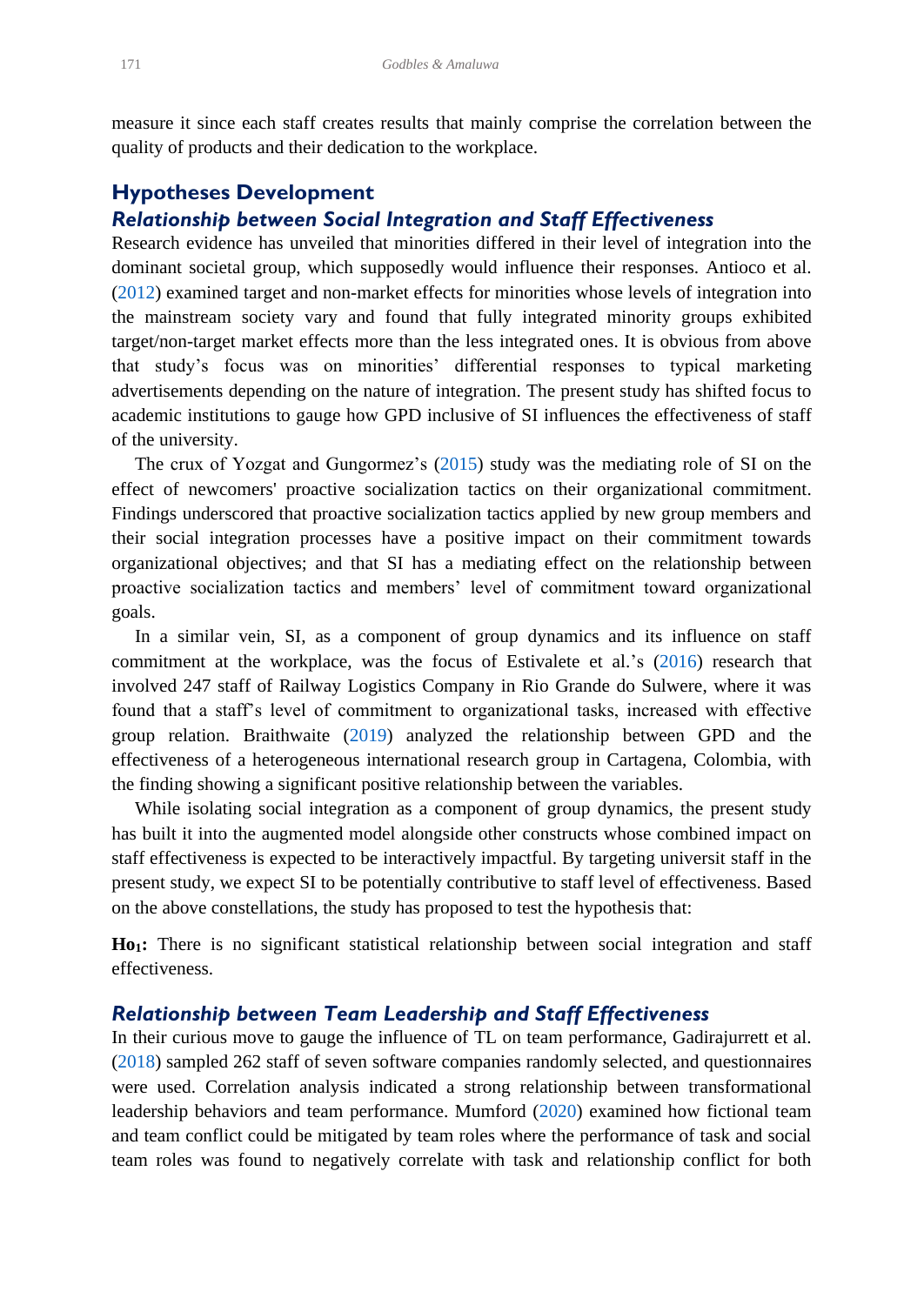<span id="page-8-4"></span><span id="page-8-0"></span>works and types, and functional team roles were found positively related to team performance. Galinsky and Schopler's [\(2019\)](#page-22-19) study on the relationship between GPD and SE has linked ineffective gatherings and disappointed group members to leaders' lapses in how groups behave and change overtime. Scott [\(2012\)](#page-23-17) has argued that existing studies on leadership were conducted in artificial environments with considerations given to individual induced factors solely. Determined to share a broader view, Scott sought to know the influence of contextual factors on a work team in the larger organizational environment of a manufacturing company. The study found the importance of effective leadership roles and a broader organizational environment in achieving team effectiveness. The study seeks to confirm the hypothesis that:

**Ho2:** There is no significant statistical relationship between team leadership and staff effectiveness.

### *Relationship between Interpersonal Facilitation and Staff Effectiveness*

<span id="page-8-1"></span>A study on the relationship between interpersonal facilitation in group settings and staff effectiveness of the Amazon Mechanical was carried out by Le Sante et al. [\(2021\)](#page-22-20) and found that staff who exhibited IF were more likely to be perceived higher in extraversion (experiencing positive emotions in social settings and interactions) which makes them do well in the task-related activities.

<span id="page-8-5"></span> More so, Van Scotter II and Van Scotter [\(2021\)](#page-23-18) examined whether autonomy moderated the relationships between task performance and IF with the overall effectiveness of Air Force Technicians (AFT) and found a significant positive relationship between staff's level of IF and overall group effectiveness with autonomy though, not found to moderate the effects of task performance on effectiveness.

 The new research, IF is only introduced as a sub-construct of GPD, and the authors are interested in knowing the potential direct effect of GPD inclusive of IF on effectiveness. Therefore, it is hypothesized that:

**Ho3:** There is no statistically significant relationship between interpersonal facilitation and staff effectiveness.

### *Relationship between Relational Creativity and Staff Effectiveness*

<span id="page-8-3"></span><span id="page-8-2"></span>There is a dearth of empirical research linking RC to staff effectiveness, just as quite impressive works have been accomplished in conceptualizing and understanding the theory and processes of RC in vocational and institutional settings (Mueller & Cronin, [2009;](#page-23-12) Pierroux et al., [2022\)](#page-23-19). The research by Pirola-Merlo and Mann [\(2004\)](#page-23-20) sought to know the connection between individual team members' creativity and team creativity (TC) with the mediation of the climate for creativity in the workplace. Resting on a multi-level theoretical framework, authors found that scores for TC could be explained by aggregating through statistical means, processes across people and time and that TC at a particular time could be understood as either the average or weighted average of creativity of team member; whereas the creativity of project outcomes was explained by either the average or maximum of TC across time-points, implication that team climate influences TC indirectly but not directly by team members.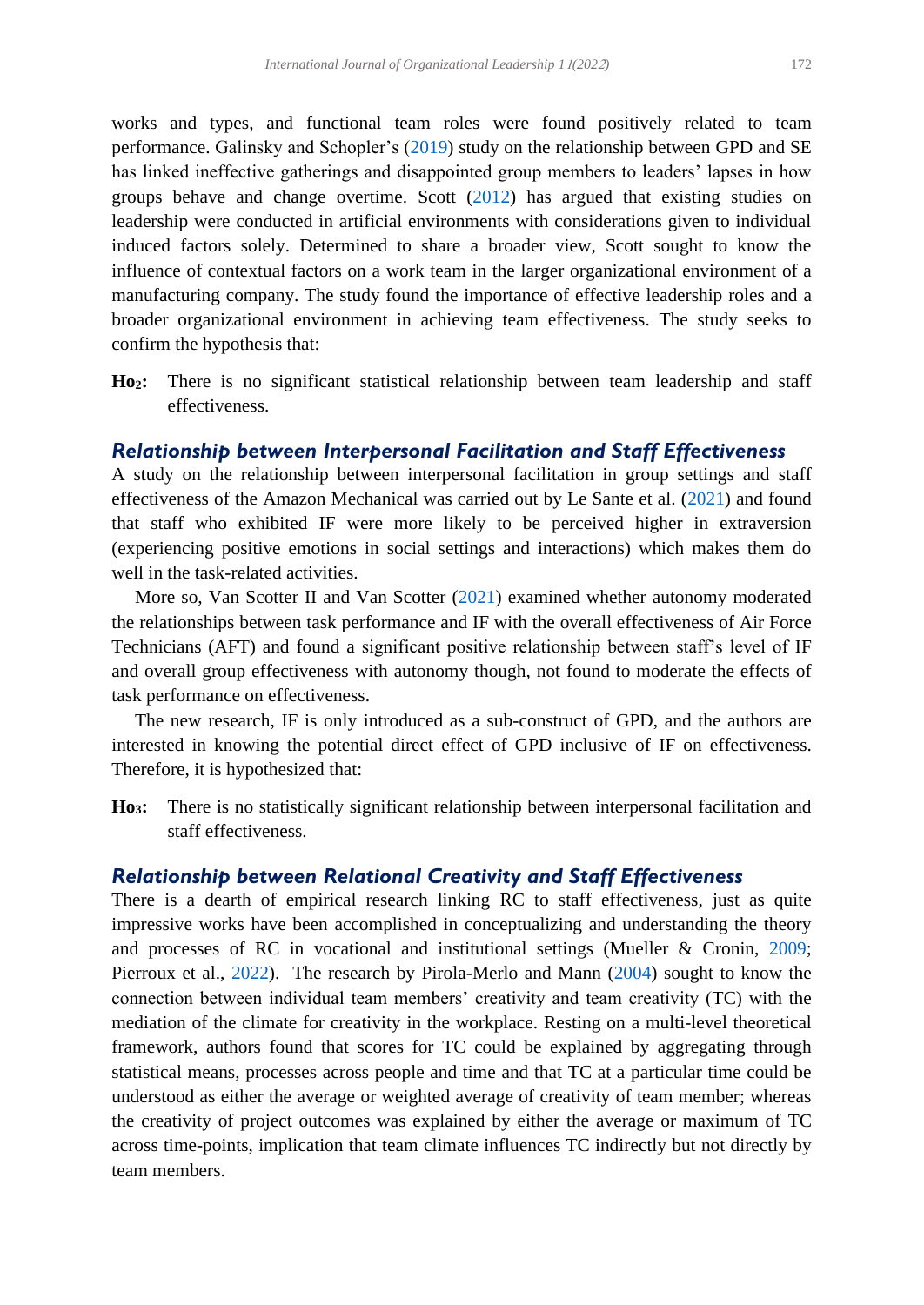<span id="page-9-0"></span> Reflecting on findings from diverse empirical studies on creativity, Chen et al. [\(2021\)](#page-21-23) undertook a study that relates trust at different levels to creativity. Three levels of trust: cognition and affective-based, interpersonal trust mediated by team communication and commitment, and group trust mediated by collaborative culture, climate, and team communication, were found to influence creativity positively. Thus, the hypothesis to be tested is:

**Ho4:** There is no statistically significant relationship between relational creativity and staff effectiveness.

# *Relationship between Group Efficacy and Staff Effectiveness*

<span id="page-9-2"></span>Transiting from prior studies that linked group efficacy to a narrow range of productivity measures, Pescosolido [\(2003\)](#page-23-21) has developed a model that connects GPD to reversed measures of productivity and found that groups with individuals with a higher level of group efficacy rated higher on viability, learning and self-development, and opportunities for individual autonomy while group efficacy's impact on satisfaction with leadership opportunities was not supported.

<span id="page-9-1"></span> A study by Gibson [\(1999\)](#page-22-21) aligned with the popular notion that group efficacy is complex and could be moderated by several contingency factors. Findings from the two intercultural studies revealed that team member would work independently with low collectivity when work uncertainty was high. In this case, group efficacy was not related to group effectiveness. The reverse was true; when uncertainty is low, group members would be interdependent in their work and display high collectivism, implying that the relationship between GE and team EF would be positive.

<span id="page-9-3"></span> Silver and Bufanio [\(1996\)](#page-23-22) undertook an in-depth study on the impact of group efficacy and group goals on group task performance, with findings showing GE correlating significantly with group goals (52%) and task performance (48%). Using different geographical and contextual settings, the present study deployed an expanded model of GPD (inclusive of IF) to link to SE, to which we have opted for the hypothesis that:

**Ho5:** There is no statistically significant relationship between group efficacy and staff effectiveness.

[Figure 1](#page-10-0) is a model reflecting the relationship between constructs of GPD and staff effectiveness.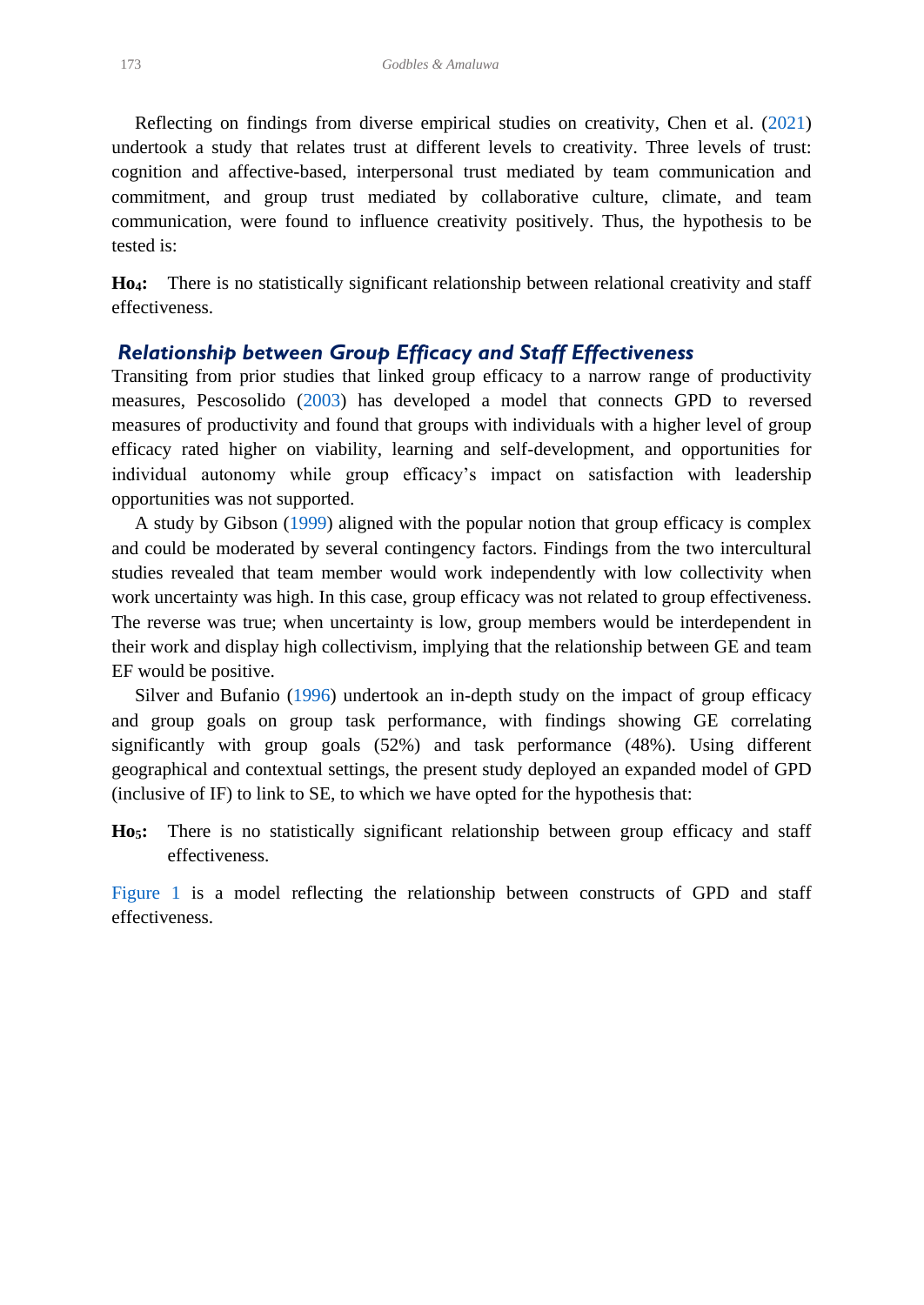

#### <span id="page-10-0"></span>**Figure 1**



# **Method**

The survey method of descriptive research was adopted, involving academic and nonacademic staff of federal universities in the south-south geopolitical zone. The study used a purposive sampling technique to select three universities out of six federal universities with a population of 2050. The universities' inclusion was informed by their strategic positioning and the fact that they were found to share common characteristics across the six geopolitical zones. The selected institutions were: Federal University of Petroleum Resources, Effurun, in Delta State; Federal University, Otuokein Bayelsa State; and University of Port Harcourt, Choba, in Rivers State. Target audience was the core direct non-peripheral academic and non-academic staff in the active service of the universities. The simple random sampling procedure produced a sample size of 335 using Taro Yamane's pattern. However, the data screening procedure led to the rejection of 82 questionnaires, leaving 253 used for the study. The unused responses included: 22 were incorrectly filled; 17were incomplete; 10 were mutilated; 18 arrived late, and 15 were unreturned. The questionnaire was self-structured along the dimensions of GPD and SE using the 5-Point Linkert Scale. For Group dynamics, the measures were: SI (8 items); TL (8 items); IF (7 items); RC (7 items); and GE (7 items). The measures of SE were: PD (4 items); AD (5 items); FB (5 items). The reliability and validity of the instrument were confirmed. Copies of the validated and certified questionnaire were administered and retrieved via a mail survey. Data collected were analyzed using the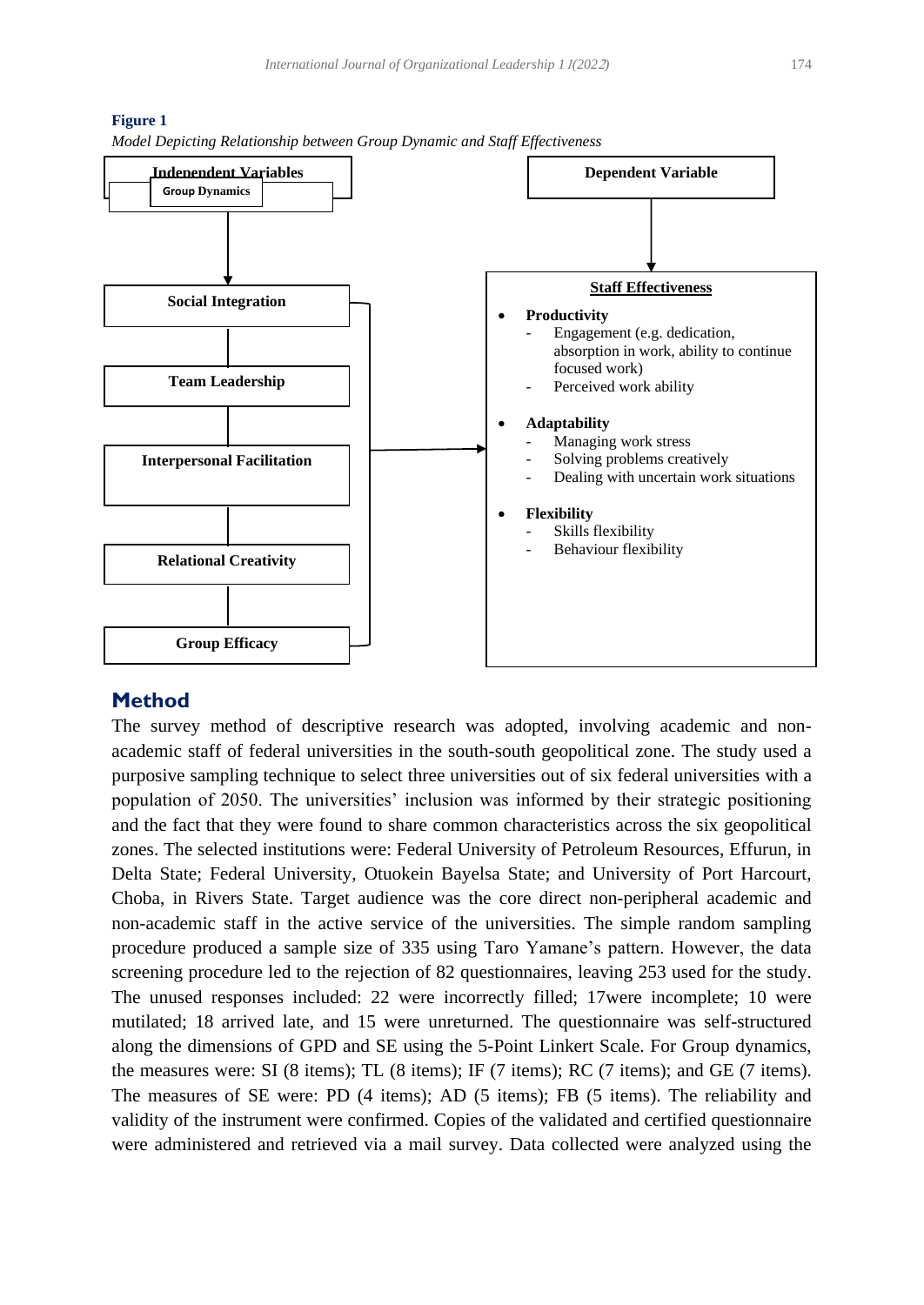descriptive and inferential statistics of the Mean, standard deviation, and frequency table. The hypotheses were analyzed through linear and multiple regressions at 5% alpha level.

### *Results Test Reliability*

In [Table 1,](#page-11-0) the Cronbach's Alpha value obtained for each variable construct,  $SI = .97$ ,  $TL =$ .97, IF = .95; RC = .95, GE = .96, and SE = .99, was above .70 which is the minimum recommended for social science research (Hair et al., [2011\)](#page-22-22). We thus affirmed that the factors are reliable and suitable for the study.

#### <span id="page-11-1"></span><span id="page-11-0"></span>**Table 1**

*Cronbach Alpha Reliability Test for Individual Constructs of Variables*

|                                          | Values Obtained |  |
|------------------------------------------|-----------------|--|
| <b>Measures</b>                          |                 |  |
| Social Integration Scale (SIS)           | 0.97            |  |
| Team Leadership Scale (TLS)              | 0.97            |  |
| Interpersonal Facilitation Scale (IFS)   | 0.95            |  |
| <b>Relational Creativity Scale (RCS)</b> | 0.95            |  |
| Group Efficacy Scale (GES)               | 0.96            |  |
| <b>Staff Effectiveness Scale (SES)</b>   | 0.99            |  |

# *Confirmatory Factor Analysis for Instrument Validity*

<span id="page-11-4"></span><span id="page-11-3"></span><span id="page-11-2"></span>In social research, CFA has found wide application in testing consistency between construct measures and researcher's knowledge of the nature of the construct (Joreskog, [1969;](#page-22-23) Kline, [2010;](#page-22-24) Preedy & Watson, [2009\)](#page-23-23). CFA in [Table 2](#page-12-0) was designed to ensure the evenly distribution of characteristics of group dynamics and effectiveness. The baseline and factor models  $X^2$  of 23727.59 and 15320.55 with corresponding *df* of 666 and 629 at  $p < 0.05$  level of significance strengthens the case that construct-validation-fit-indices satisfy the statistical significance. Further, the factor loading with the factor indicators and model symbol  $(\lambda, \delta, \theta, \phi)$  $\gamma$ ,  $\beta$ ,  $\alpha$ ) for all the variables used alongside their various estimated standards and error terms and z-values, at p-value  $(.01)$  <.05 level, attest to their overall statistical significance. Analysis has revealed various coefficients of constructs of group dynamics, with GE showing a high predictive impact of 66% followed by RC and SI (53% each), with the lowest being IF (37%). The overall variance was explained by the error term results, where RC values were .02 and .03, respectively. The model plot in [Figure 2](#page-13-0) above summarizes the test's results.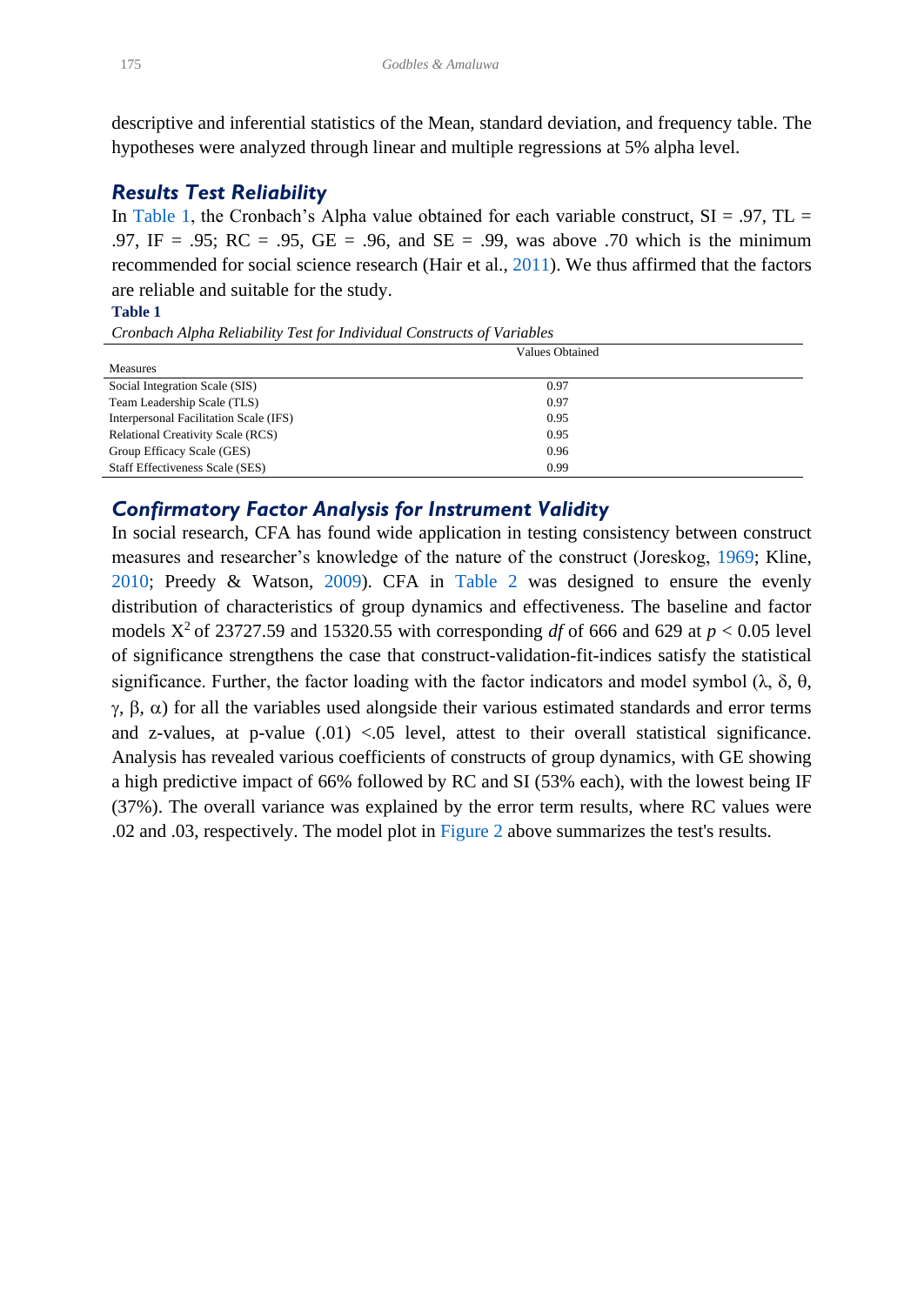### <span id="page-12-0"></span>**Table 2**

| Model Fit              |          |     |        |  |  |  |  |  |  |  |
|------------------------|----------|-----|--------|--|--|--|--|--|--|--|
| Chi-square test        |          |     |        |  |  |  |  |  |  |  |
| Model                  | $X^2$    | df  |        |  |  |  |  |  |  |  |
| Baseline<br>model      | 23727.59 | 666 |        |  |  |  |  |  |  |  |
| Factor<br>model        | 15320.55 | 629 | < .001 |  |  |  |  |  |  |  |
| <b>Factor loadings</b> |          |     |        |  |  |  |  |  |  |  |

|              |                |              |          |            |         |        |       | 95% Confidence<br>Interval |
|--------------|----------------|--------------|----------|------------|---------|--------|-------|----------------------------|
| Factor       | Indicator      | Symbol       | Estimate | Std. Error | z-value | p      | Lower | Upper                      |
| P            | P <sub>1</sub> | $\lambda$ 11 | 0.36     | 0.02       | 16.42   | < .001 | 0.32  | 0.40                       |
|              | P <sub>2</sub> | $\lambda$ 12 | 0.31     | 0.02       | 19.54   | < .001 | 0.28  | 0.34                       |
|              | P <sub>3</sub> | $\lambda$ 13 | 0.28     | 0.03       | 8.47    | < .001 | 0.22  | 0.34                       |
|              | P4             | $\lambda$ 14 | 0.24     | 0.01       | 16.63   | < .001 | 0.21  | 0.27                       |
|              | P <sub>5</sub> | $\lambda$ 15 | 0.22     | 0.03       | 7.11    | < .001 | 0.16  | 0.28                       |
| $\mathbf{A}$ | A2             | $\lambda$ 21 | 0.61     | 0.04       | 16.48   | < .001 | 0.54  | 0.68                       |
|              | A <sub>3</sub> | $\lambda$ 22 | 0.55     | 0.03       | 20.74   | < .001 | 0.50  | 0.60                       |
|              | A4             | $\lambda$ 23 | 0.32     | 0.03       | 11.48   | < .001 | 0.27  | 0.38                       |
|              | A5             | $\lambda$ 24 | 0.49     | 0.02       | 20.64   | < .001 | 0.45  | 0.54                       |
| F            | F1             | $\lambda$ 31 | 0.41     | 0.02       | 20.23   | < .001 | 0.37  | 0.45                       |
|              | F2             | $\lambda$ 32 | 0.24     | 0.01       | 16.93   | < .001 | 0.21  | 0.26                       |
|              | F <sub>3</sub> | $\lambda$ 33 | 0.62     | 0.08       | 8.19    | < .001 | 0.47  | 0.76                       |
|              | F4             | $\lambda$ 34 | 0.26     | 0.02       | 14.62   | < .001 | 0.23  | 0.30                       |
|              | F <sub>5</sub> | $\lambda$ 35 | 0.25     | 0.02       | 10.74   | < .001 | 0.21  | 0.30                       |
|              |                |              |          |            |         |        |       |                            |

#### **Residual variances**

|                |          |            |         |         | 95% Confidence Interval |       |  |
|----------------|----------|------------|---------|---------|-------------------------|-------|--|
| Indicator      | Estimate | Std. Error | z-value | p       | Lower                   | Upper |  |
| P <sub>1</sub> | 0.05     | 0.01       | 8.76    | < .001  | 0.04                    | 0.06  |  |
| P <sub>2</sub> | 0.01     | 0.01       | 4.11    | < .001  | 0.01                    | 0.02  |  |
| P <sub>3</sub> | 0.22     | 0.02       | 10.96   | < 0.001 | 0.18                    | 0.26  |  |
| <b>P4</b>      | 0.02     | 0.01       | 8.56    | < 0.001 | 0.02                    | 0.03  |  |
| P <sub>5</sub> | 0.20     | 0.02       | 11.06   | < 0.001 | 0.17                    | 0.24  |  |
| A <sub>2</sub> | 0.15     | 0.02       | 10.28   | < 0.001 | 0.13                    | 0.18  |  |
| A <sub>3</sub> | 0.02     | 0.01       | 4.60    | < 0.001 | 0.01                    | 0.03  |  |
| A <sup>4</sup> | 0.14     | 0.01       | 10.96   | < 0.001 | 0.12                    | 0.17  |  |
| A5             | 0.02     | 0.01       | 4.90    | < 0.001 | 0.01                    | 0.03  |  |
| F1             | 0.01     | 0.01       | 2.86    | 0.004   | 0.01                    | 0.02  |  |
| F2             | 0.02     | 0.01       | 8.40    | < 0.001 | 0.02                    | 0.02  |  |
| F <sub>3</sub> | 1.17     | 0.11       | 11.04   | < 0.001 | 0.96                    | 1.38  |  |
| F <sub>4</sub> | 0.04     | 0.01       | 9.98    | < 0.001 | 0.04                    | 0.05  |  |
| F <sub>5</sub> | 0.10     | 0.01       | 10.82   | < .001  | 0.08                    | 0.12  |  |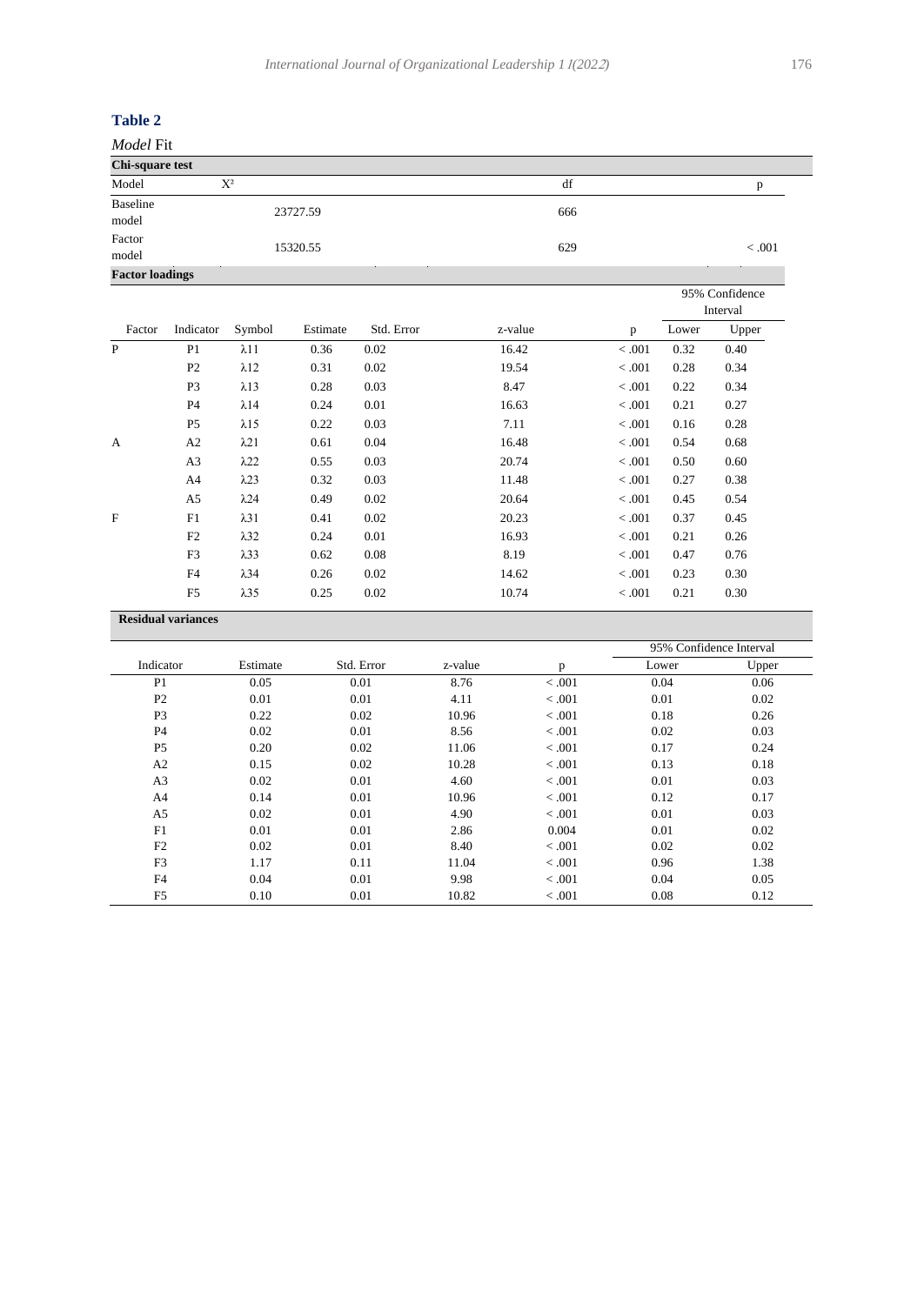<span id="page-13-0"></span>



# *Model Specification*

| Staff effectiveness = $f(Group \ dynamics)$ |          |                                                                             |          |  |  |  |  |  |  |  |
|---------------------------------------------|----------|-----------------------------------------------------------------------------|----------|--|--|--|--|--|--|--|
| Group Dynamics = $(SI, TL, IF, RC, GE)$     |          |                                                                             |          |  |  |  |  |  |  |  |
| <b>SE</b>                                   | $\equiv$ | $\alpha$ + SI +TL + IF +RC + GE+ u                                          | eqn. $1$ |  |  |  |  |  |  |  |
| <b>SE</b>                                   | $=$      |                                                                             | eqn. $2$ |  |  |  |  |  |  |  |
| <b>SE</b>                                   | $=$      |                                                                             | eqn. $3$ |  |  |  |  |  |  |  |
| <b>SE</b>                                   | $=$      | $\gamma_0 + \gamma_1, IF + E_{3} \dots \dots \dots \dots \dots \dots \dots$ | eqn. $4$ |  |  |  |  |  |  |  |
| <b>SE</b>                                   | $=$      |                                                                             | eqn. $5$ |  |  |  |  |  |  |  |
| <b>SE</b>                                   | $=$      |                                                                             | eqn. $6$ |  |  |  |  |  |  |  |
|                                             |          |                                                                             |          |  |  |  |  |  |  |  |

Where  $\alpha$ ,  $\delta$ <sub>0</sub>,  $\theta$ <sub>0</sub>,  $\gamma$ <sub>0</sub>,  $\beta$ <sub>0</sub>,  $\alpha$ <sub>0</sub> and  $\chi$ <sub>0</sub> are the constant terms while  $\delta$ <sub>1</sub>,  $\theta$ <sub>1</sub>,  $\gamma$ <sub>1</sub>, $\beta$ <sub>1</sub>,  $\alpha$ <sub>1</sub> and  $\chi$ <sub>1</sub> are the coefficients where E1…E<sup>6</sup> are the error terms.

- SE = Staff Effectiveness
- $SI = Social Integration$
- TL =Team Leadership
- IF= Interpersonal Facilitation
- RC = Relational Creativity
- GE = Group Efficacy

[Table 3](#page-14-0) reflects the demographic characteristics of respondents along with gender, age, marital status, educational qualification, and length of service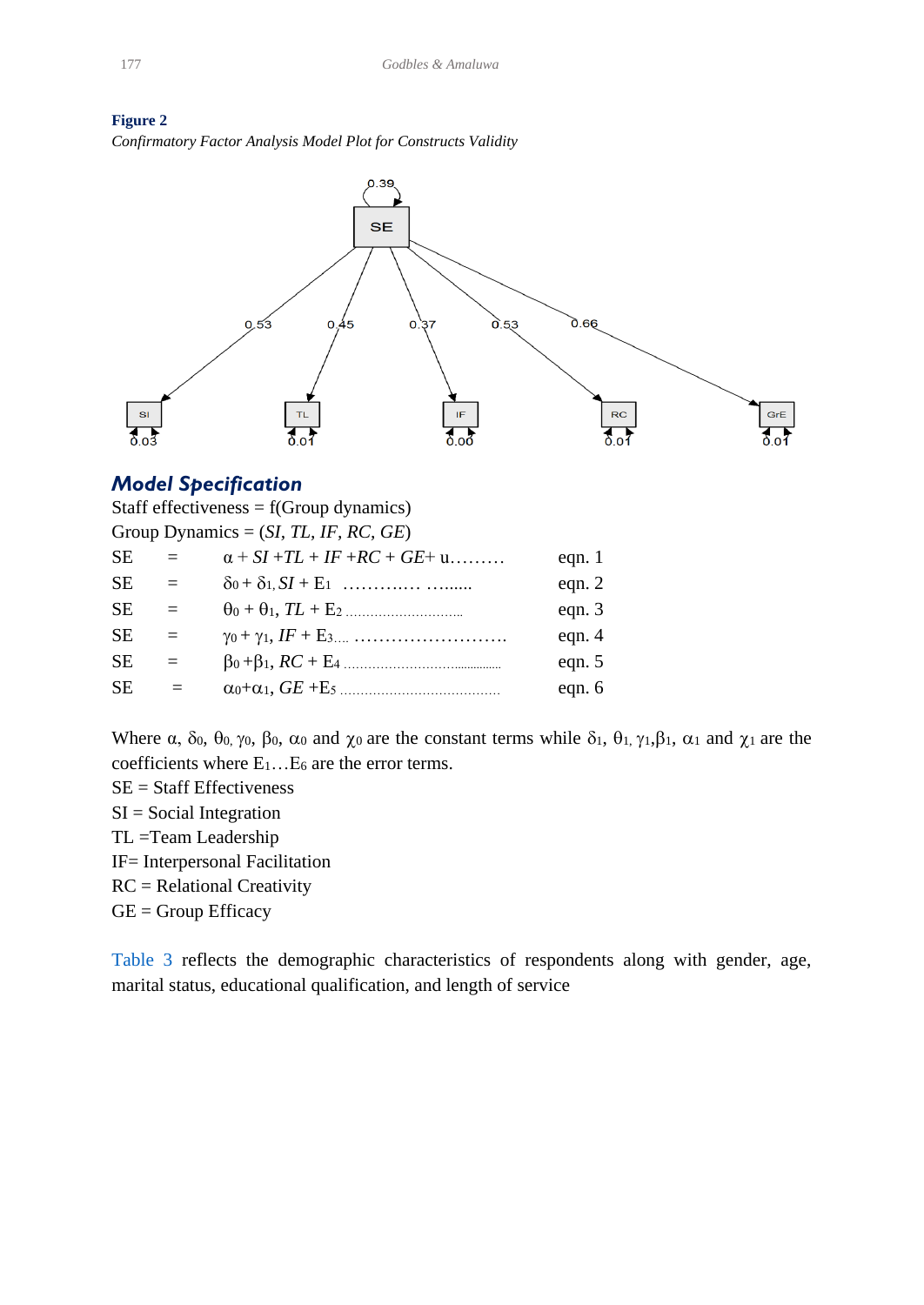|                                 | Demographic Characteristics | Frequency | Percent (%) |
|---------------------------------|-----------------------------|-----------|-------------|
| Gender                          | Male                        | 181       | 71.5        |
|                                 | Female                      | 72        | 28.5        |
|                                 | Total                       | 253       | 100.0       |
| Age                             | $20 - 29$                   | 45        | 17.8        |
|                                 | $30 - 29$                   | 75        | 29.6        |
|                                 | 40-49                       | 102       | 40.3        |
|                                 | 50years+                    | 31        | 12.3        |
|                                 | Total                       | 253       | 100.0       |
| MaritalStatus                   | Single                      | 69        | 27.3        |
|                                 | Married                     | 163       | 64.4        |
|                                 | Separated                   | 21        | 8.3         |
|                                 | Total                       | 253       | 100.0       |
| <b>EducationalQualification</b> | O'L, OND, NCE               | 127       | 50.2        |
|                                 | B.Sc/B.A                    | 94        | 37.2        |
|                                 | PGDE/M.Sc.//Ph.D.           | 32        | 12.6        |
|                                 | Total                       | 253       | 100.0       |
| <b>Years of Services</b>        | $1-10$ years                | 105       | 41.5        |
|                                 | 11-20years                  | 63        | 24.9        |
|                                 | 21-30years                  | 63        | 24.9        |
|                                 | $31$ years+                 | 22        | 8.7         |
|                                 | Total                       | 253       | 100.0       |

<span id="page-14-0"></span>**Table 3** *Demographic Characteristics of Respondents*

[Table 4](#page-14-1) shows the analysis of audience response patterns along the dimensions of group dynamics and staff effectiveness. The mean and standard deviation indicate that the responses are in agreement, except for a sub-construct of SI where the mean and standard deviation showed 1.40±0.49, quite below the threshold of 3.00. Similarly, responses to measures of effectiveness were all affirmative, thus strengthening the strong association between the GPD and SE.

#### <span id="page-14-1"></span>**Table 4**

|  |  |  |  | Descriptive Statistics of Response Patterns across all Constructs of Group Dynamics and Effectiveness |  |  |  |
|--|--|--|--|-------------------------------------------------------------------------------------------------------|--|--|--|
|  |  |  |  |                                                                                                       |  |  |  |

|                 | Social Integration                                                                               | M    | S    | Remark   |
|-----------------|--------------------------------------------------------------------------------------------------|------|------|----------|
| SI1             | I feel comfortable around group members I don't know very well                                   | 1.40 | 0.49 | Disagree |
| SI <sub>2</sub> | I adjust quickly to group situations                                                             | 4.68 | 0.63 | Agree    |
| SI <sub>3</sub> | I am quick to leave a positive impression in any group I join newly                              | 4.36 | 0.57 | Agree    |
| SI4             | I engage in cooperative social interactions with existing members in group settings              | 4.11 | 0.82 | Agree    |
| SI5             | I pay attention to the actions of group members                                                  | 4.19 | 0.70 | Agree    |
| SI6             | I like to promote the values and relations of any group I belong to at my workplace.             | 4.30 | 0.68 | Agree    |
| SI7             | I don't have trouble preserving my group norms, beliefs and traditions                           | 4.52 | 0.50 | Agree    |
| SI8             | I like to participate in all my group's activities                                               | 4.42 | 0.59 | Agree    |
|                 | <b>Team Leadership</b>                                                                           |      |      |          |
| TL1             | Setting performance standard for group members by leaders make task realization more coordinated | 4.62 | 0.49 | Agree    |
| TL <sub>2</sub> | When leaders communicate actively with group members, set objectives are attained                | 4.79 | 0.40 | Agree    |
| TL <sub>3</sub> | Group leaders clarifies their roles within a group                                               | 4.75 | 0.43 | Agree    |
| TL4             | Group leaders show flexibility in making decisions                                               | 4.32 | 0.63 | Agree    |
| TL5             | Members are encouraged to do high-quality work when a group leader develops a plan of action     | 4.15 | 0.73 | Agree    |
| TL6             | A good group leader responds favorably to suggestions made by members                            | 4.92 | 0.29 | Agree    |
| TL7             | Group leaders disclose thoughts and feelings to group members                                    | 3.66 | 1.13 | Agree    |
| TL <sub>8</sub> | A group's bond grows stronger if the leader shows concern for the well-being of other members    | 4.84 | 0.37 | Agree    |
|                 | <b>Interpersonal Facilitation</b>                                                                |      |      |          |
| IF1             | I get sensitive to the needs of my group members                                                 | 4.26 | 0.53 | Agree    |
| IF <sub>2</sub> | I try as much as I can to prevent conflicts among my group members                               | 4.64 | 0.49 | Agree    |
| IF3             | I encourage group members to be focused on the actualization of set objectives                   | 4.40 | 0.56 | Agree    |
| IF4             | I assist group members build good relationships                                                  | 4.88 | 0.33 | Agree    |
| IF <sub>5</sub> | I help members adjust well to new group situations                                               | 4.79 | 0.45 | Agree    |
| IF <sub>6</sub> | I support group members in carrying out their task-oriented group activities                     | 4.86 | 0.37 | Agree    |
| IF7             | I intentionally clear uncertainties that impede group members' behaviour towards group work      | 4.60 | 0.49 | Agree    |
|                 | <b>Relational Creativity</b>                                                                     |      |      |          |
| RC1             | I believe creativity makes team work successful                                                  | 4.43 | 0.50 | Agree    |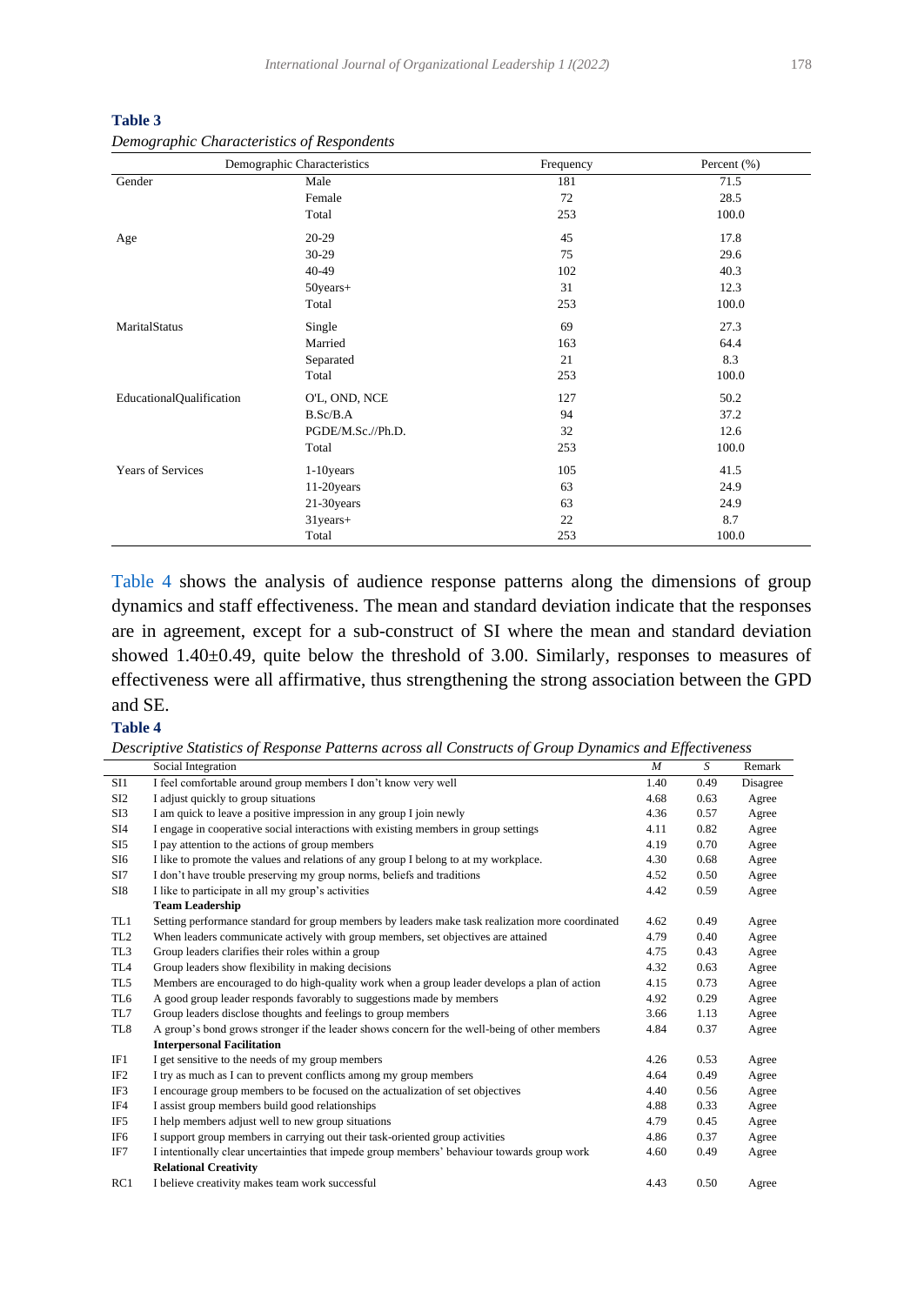| RC2             | I am at my creative best when I work in a group                                                                              | 4.15 | 1.17 | Agree |
|-----------------|------------------------------------------------------------------------------------------------------------------------------|------|------|-------|
| RC3             | When I have a new idea, I discuss it with my group members                                                                   | 4.78 | 0.42 | Agree |
| RC4             | I use a variety of sources / types of information to come up with an innovative solution                                     | 4.09 | 0.38 | Agree |
| RC5             | I contribute to the stability of my team by driving others towards our priority assignments                                  | 4.91 | 0.32 | Agree |
| RC <sub>6</sub> | Within my department, people rely on me to suggest new solutions to issues                                                   | 4.30 | 0.85 | Agree |
| RC7             | I do not hesitate to established ideas to propose an innovative solution                                                     | 4.37 | 0.69 | Agree |
|                 | <b>Group Efficacy</b>                                                                                                        |      |      |       |
| GE1             | My workplace group always work in harmony                                                                                    | 4.92 | 0.40 | Agree |
| GE <sub>2</sub> | My group / department always seek better ways to accomplish work-related tasks                                               | 4.37 | 0.89 | Agree |
| GE3             | There is the willingness of my group members to cooperate with each other for the sole purpose of<br>survival and prosperity | 4.24 | 1.10 | Agree |
| GE4             | Group members feel empowered in the pursuit of departmental goals                                                            | 4.32 | 0.71 | Agree |
| GE5             | As a unit, my department has the ability to act swiftly when work situations arise at the workplace                          | 4.65 | 0.83 | Agree |
| GE6             | My group members hold the belief that there is power in working with integrity                                               | 4.81 | 0.41 | Agree |
| GE7             | My team mates can deliver quality results under work pressure.                                                               | 4.03 | 0.90 | Agree |
|                 | <b>Staff effectiveness</b><br>Productivity                                                                                   |      |      |       |
| P <sub>1</sub>  | I get dedicated to my work-related activities                                                                                | 4.81 | 0.42 | Agree |
| P <sub>2</sub>  | I have the ability to continue being focused on work                                                                         | 4.88 | 0.33 | Agree |
| P <sub>3</sub>  | I start new tasks myself when my old ones are finished                                                                       | 4.38 | 0.55 | Agree |
| <b>P4</b>       | I am able to perform my work well with minimal time                                                                          | 4.91 | 0.28 | Agree |
| P <sub>5</sub>  | I do more than is expected of me at my workplace                                                                             | 4.49 | 0.50 | Agree |
|                 | <b>Adaptability</b>                                                                                                          |      |      |       |
| A1              | I adapt my work practices to workplace requirements                                                                          | 4.96 | 0.20 | Agree |
| A2              | I willing adapt my behaviour during work alliances                                                                           | 4.77 | 0.73 | Agree |
| A <sub>3</sub>  | I try to adapt, however difficult, to working conditions                                                                     | 4.72 | 0.57 | Agree |
| A <sup>4</sup>  | I learn new ways to do my job so as to work well                                                                             | 4.61 | 0.50 | Agree |
| A5              | I try to understand my colleagues' viewpoints in issues                                                                      | 4.75 | 0.51 | Agree |
|                 | Flexibility                                                                                                                  |      |      |       |
| F1              | My efforts align with my workplace's objectives                                                                              | 4.88 | 0.42 | Agree |
| F2              | I am quick to learn new workplace cultural practice                                                                          | 4.94 | 0.27 | Agree |
| F3              | My choices are determined by my workplace conditions                                                                         | 3.57 | 1.25 | Agree |
| F4              | I do not hesitate when shift of work are done                                                                                | 4.87 | 0.34 | Agree |
| F <sub>5</sub>  | I take changes regarding work skills and requirements                                                                        | 4.79 | 0.41 | Agree |

# *Correlation Analysis*

As can be read from [Table 5,](#page-15-0) all constructs of the independent variable assume high positive values and are perfectly correlated. However, linear regression has been designed to test the individual relationship for the statistical significance of their predictive impact on the dependent variables.

### <span id="page-15-0"></span>**Table 5**

| Measurement | SE   | SI   | TL   | $_{\rm IF}$ | RC   | Gre  |
|-------------|------|------|------|-------------|------|------|
| $\rm SE$    | 1.00 |      |      |             |      |      |
| SI          | 0.91 | 1.00 |      |             |      |      |
| TL          | 0.97 | 0.95 | 1.00 |             |      |      |
| IF          | 0.97 | 0.95 | 0.98 | 1.00        |      |      |
| RC          | 0.96 | 0.96 | 0.96 | 0.96        | 1.00 |      |
| GE          | 0.99 | 0.92 | 0.96 | 0.96        | 0.96 | 1.00 |
|             |      |      |      |             |      |      |

# *Testing of Hypotheses*

**Ho1:** There is no statistically significant relationship between social integration and staff effectiveness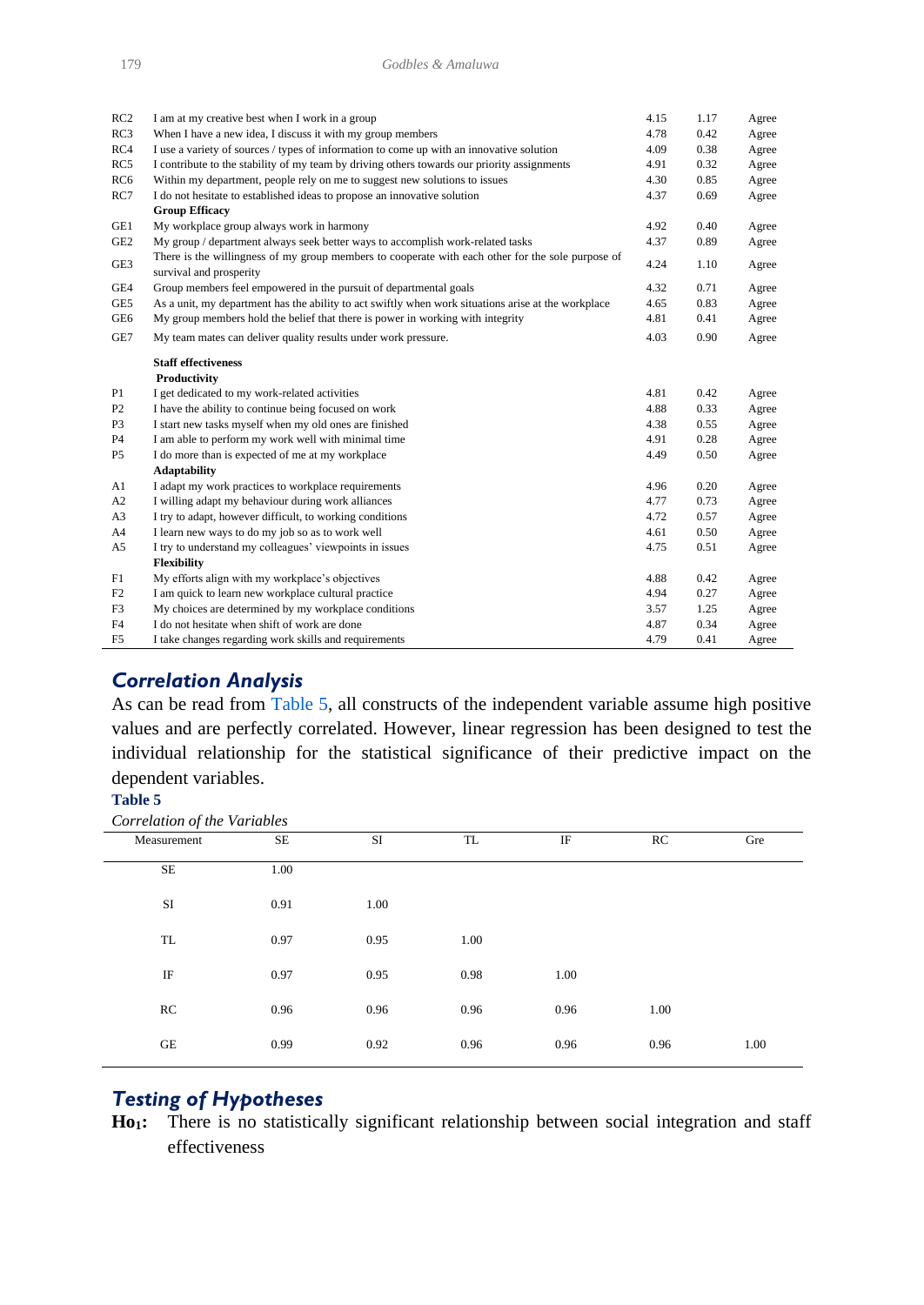In [Table 6,](#page-16-0) the test regression coefficients for  $SI(r_{si} = 0.65; f_{si} (1,251) = 1214.81$  and Adj.  $R_{si}^2 = .83$  reveals a relatively high predictive value of SI in relation to staff effectiveness (SE), and together with  $p < .05$  level of significance, we affirm a significant statistical relationship between social integration and staff effectiveness and reject the null hypothesis that assumes no relationship.

#### <span id="page-16-0"></span>**Table 6**

| 1.68<br>$v_0$ . $v_1$ , $v_2$ . $v_1$ |            |           |       |      |      |                     |  |  |  |
|---------------------------------------|------------|-----------|-------|------|------|---------------------|--|--|--|
| Source                                | SS         | df        | МS    |      |      |                     |  |  |  |
| Model                                 | 32.79      |           | 32.80 |      |      |                     |  |  |  |
| Residual                              | 6.77       | 251       | .03   |      |      |                     |  |  |  |
| Total                                 | 39.5602986 | 252       | 0.16  |      |      |                     |  |  |  |
| SE                                    | Coef.      | Std. Err. |       | p t  |      | [95% conf Interval] |  |  |  |
| <b>SI</b>                             | 0.65       | 0.02      | 34.85 | 0.00 | 0.61 | 0.67                |  |  |  |
| $_{\rm cons}$                         | 2.09       | 0.08      | 27.79 | 0.00 | 1.94 | 2.24                |  |  |  |
| Number of $obs = 253$                 |            |           |       |      |      |                     |  |  |  |
| $F(1, 251) = 1214.81$                 |            |           |       |      |      |                     |  |  |  |
| $Prob > F = .00$                      |            |           |       |      |      |                     |  |  |  |
| $R$ -squared = .83                    |            |           |       |      |      |                     |  |  |  |
| Adj. R-squared $= .82$                |            |           |       |      |      |                     |  |  |  |

*Regression Model for Hypothesis 1 (SE =*  $\delta_0 + \delta_1 S I + E_1$ *)* 

**Ho2**: There is no significant statistical relationship between team leadership and staff effectiveness.

 With the regression outcome in [Table 7,](#page-16-1) it is evident that team leadership and staff effectiveness validated at  $\beta$  = .84; F (1,251) = 3926.85 and Adj. R<sup>2</sup> = .93 is statistically significant at  $p < .05$  at a standard error of .01. We accordingly discountenance the null hypothesis in favor of the alternate hypothesis.

#### <span id="page-16-1"></span>**Table 7**

Root  $MSE = .09$ 

Root  $MSE = .16$ 

| $\sim$ $\sim$<br>$\cdot$ | $\sim$<br>$\cdot$ | $\overline{ }$ | $\cdot$ |      |      |                     |
|--------------------------|-------------------|----------------|---------|------|------|---------------------|
| Source                   | SS                | df             | ΜS      |      |      |                     |
| Model                    | 37.18             |                | 37.18   |      |      |                     |
| Residual                 | 2.38              | 251            | 0.01    |      |      |                     |
| Total                    | 39.56             | 252            | 0.16    |      |      |                     |
| SE                       | Coef.             | Std. Err.      |         | p/t/ |      | [95% conf Interval] |
| TL                       | 0.84              | 0.01           | 62.66   | 0.00 | 0.81 | 0.86                |
| $_{\rm cons}$            | 0.91              | 0.06           | 14.96   | 0.00 | 0.79 | 1.03                |
| Number of $ob = 253$     |                   |                |         |      |      |                     |
| $F(1, 251) = 3926.85$    |                   |                |         |      |      |                     |
| $Prob > F = .00$         |                   |                |         |      |      |                     |
| $R$ -squared = .94       |                   |                |         |      |      |                     |
| Adj. R-squared $= .93$   |                   |                |         |      |      |                     |

*Summary of Regression Analysis for Hypothesis Two (regress SE and TL)*

**Ho3**: There is no statistically significant relationship between interpersonal facilitation and staff effectiveness.

 As shown in [Table 8,](#page-17-0) there is a strong relationship between IF and SE validated at F  $(1,251) = 3809.94$ , and Adj.  $R^2 = .93$ , showing that interpersonal facilitation (IF) is a strong predictor of staff efficiency (SE). The β-value of 1.03 and *p* (.00 <.05 are significant at the standard error of .02, implying rejection of the null hypothesis strengthened by the extremely high confidence interval of 99%.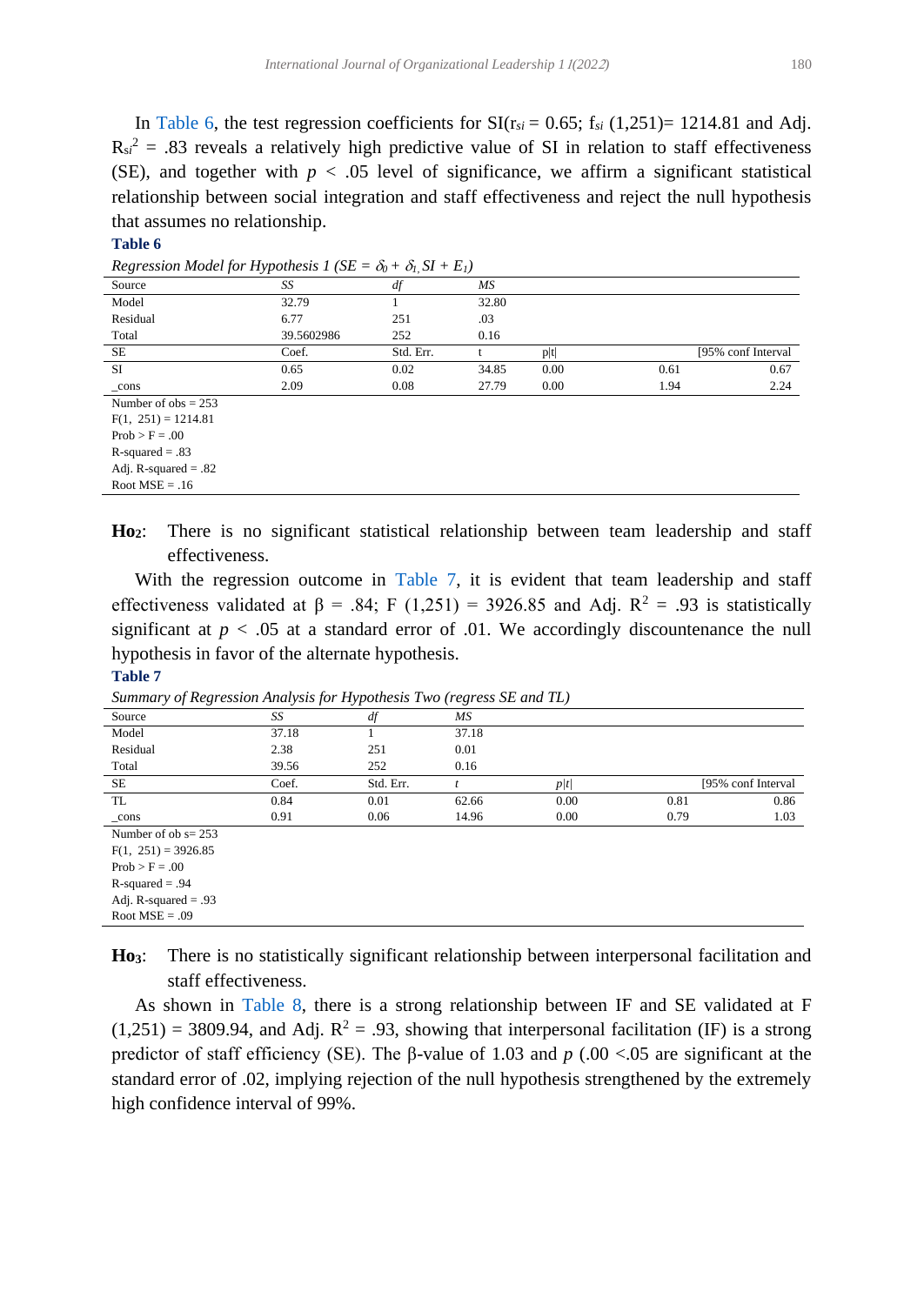| кезгезмон тем јог кешионыпр бенчеен пиетретмонагтасинанон ана едјеситенезг кезгезз де ана тг |         |           |         |      |         |                     |
|----------------------------------------------------------------------------------------------|---------|-----------|---------|------|---------|---------------------|
| Source                                                                                       | SS      | df        | МS      |      |         |                     |
| Model                                                                                        | 37.12   |           | 37.12   |      |         |                     |
| Residual                                                                                     | 2.45    | 251       | 0.01    |      |         |                     |
| Total                                                                                        | 39.56   | 251       | 0.01    |      |         |                     |
| SE.                                                                                          | Coef.   | Std. Err. |         | p/t/ |         | [95% conf Interval] |
| IF                                                                                           | 1.03    | 0.02      | 61.72   | 0.00 | 0.99    | 1.06                |
| $_{\rm cons}$                                                                                | $-0.07$ | 0.08      | $-0.96$ | 0.34 | $-0.23$ | 0.08                |
| Number of $obs = 253$                                                                        |         |           |         |      |         |                     |
| $F(1, 251) = 3809.94$                                                                        |         |           |         |      |         |                     |
| $Prob > F = .00$                                                                             |         |           |         |      |         |                     |
| $R$ -squared = .94                                                                           |         |           |         |      |         |                     |
| Adj. R-squared $= .93$                                                                       |         |           |         |      |         |                     |
| Root $MSE = .10$                                                                             |         |           |         |      |         |                     |

|  |  | Regression Test for Relationship between Interpersonal Facilitation and Effectiveness Regress SE and IF |  |  |
|--|--|---------------------------------------------------------------------------------------------------------|--|--|
|  |  |                                                                                                         |  |  |
|  |  |                                                                                                         |  |  |

**Ho4**: There is no statistically significant relationship between relational creativity and staff effectiveness.

 The result presented in [Table 9,](#page-17-1) indicates that RC has high predictive value for staff effectiveness with  $\beta$  = .71; F-test, F (1,251) = 3027.30 and Adj. R<sup>2</sup> = .92 and significant at  $p(.00 < .05$ .

#### <span id="page-17-1"></span>**Table 9**

*Regression Test for Relationship between Group-efficacy and Staff Effectiveness* Regress SE and RC

|                        | ---- <i>-------</i> |           |       |      |      |                     |
|------------------------|---------------------|-----------|-------|------|------|---------------------|
| Source                 | SS                  | df        | МS    |      |      |                     |
| Model                  | 36.53               |           | 36.53 |      |      |                     |
| Residual               | 3.03                | 251       | 0.012 |      |      |                     |
| Total                  | 39.56               | 252       | 0.16  |      |      |                     |
| SE                     | Coef.               | Std. Err. |       | p/t/ |      | [95% conf Interval] |
| RC                     | 0.71                | 0.01      | 55.02 | 0.00 | 0.68 | 0.73                |
| $_{\rm cons}$          | 1.56                | 0.06      | 27.20 | 0.00 | 1.45 | 1.67                |
| Number of $obs = 253$  |                     |           |       |      |      |                     |
| $F(1, 251) = 3027.30$  |                     |           |       |      |      |                     |
| $Prob > F = .00$       |                     |           |       |      |      |                     |
| $R$ -squared = .93     |                     |           |       |      |      |                     |
| Adj. R-squared $= .92$ |                     |           |       |      |      |                     |
| Root $MSE = .11$       |                     |           |       |      |      |                     |

**Ho5**: There is no statistically significant relationship between group efficacy and staff effectiveness.

The regression result in [Table 10](#page-17-2) where β = .58; F (1,251) = 10769.12; Adj. R<sup>2</sup> (.97) and  $p(.00 < .05)$  reveal that GE significantly predict staff effectiveness leading to rejection of null hypothesis.

#### <span id="page-17-2"></span>**Table 10**

*Regression Test for Relationship between Group Efficacy and Staff Effectiveness (Regress SE and GE)*

| $\cdots$<br>.          |       |           |        | $\overline{J}$ , $\overline{J}$ , $\overline{J}$ , $\overline{J}$ , $\overline{J}$ , $\overline{J}$ , $\overline{J}$ , $\overline{J}$ , $\overline{J}$ , $\overline{J}$ , $\overline{J}$ , $\overline{J}$ , $\overline{J}$ , $\overline{J}$ , $\overline{J}$ , $\overline{J}$ , $\overline{J}$ , $\overline{J}$ , $\overline{J}$ , $\overline{J}$ , $\overline{J}$ , $\overline{J}$ , | $\cdot$ |                     |
|------------------------|-------|-----------|--------|---------------------------------------------------------------------------------------------------------------------------------------------------------------------------------------------------------------------------------------------------------------------------------------------------------------------------------------------------------------------------------------|---------|---------------------|
| Source                 | SS    | df        | МS     |                                                                                                                                                                                                                                                                                                                                                                                       |         |                     |
| Model                  | 38.66 |           | 38.66  |                                                                                                                                                                                                                                                                                                                                                                                       |         |                     |
| Residual               | 0.90  | 251       | 0.01   |                                                                                                                                                                                                                                                                                                                                                                                       |         |                     |
| Total                  | 39.56 | 252       | 0.16   |                                                                                                                                                                                                                                                                                                                                                                                       |         |                     |
| SE                     | Coef. | Std. Err. |        | p/t/                                                                                                                                                                                                                                                                                                                                                                                  |         | [95% conf Interval] |
| GE                     | 0.58  | 0.01      | 103.77 | 0.00                                                                                                                                                                                                                                                                                                                                                                                  | 0.57    | 0.60                |
| $_{\rm cons}$          | 2.07  | 0.03      | 81.32  | 0.00                                                                                                                                                                                                                                                                                                                                                                                  | 2.02    | 2.12                |
| Number of $obs = 253$  |       |           |        |                                                                                                                                                                                                                                                                                                                                                                                       |         |                     |
| $F(1, 251) = 10769.12$ |       |           |        |                                                                                                                                                                                                                                                                                                                                                                                       |         |                     |
| $Prob > F = .00$       |       |           |        |                                                                                                                                                                                                                                                                                                                                                                                       |         |                     |
| $R$ -squared = .98     |       |           |        |                                                                                                                                                                                                                                                                                                                                                                                       |         |                     |
| Adj. R-squared $= .97$ |       |           |        |                                                                                                                                                                                                                                                                                                                                                                                       |         |                     |
| Root $MSE = .06$       |       |           |        |                                                                                                                                                                                                                                                                                                                                                                                       |         |                     |
|                        |       |           |        |                                                                                                                                                                                                                                                                                                                                                                                       |         |                     |

<span id="page-17-0"></span>**Table 8**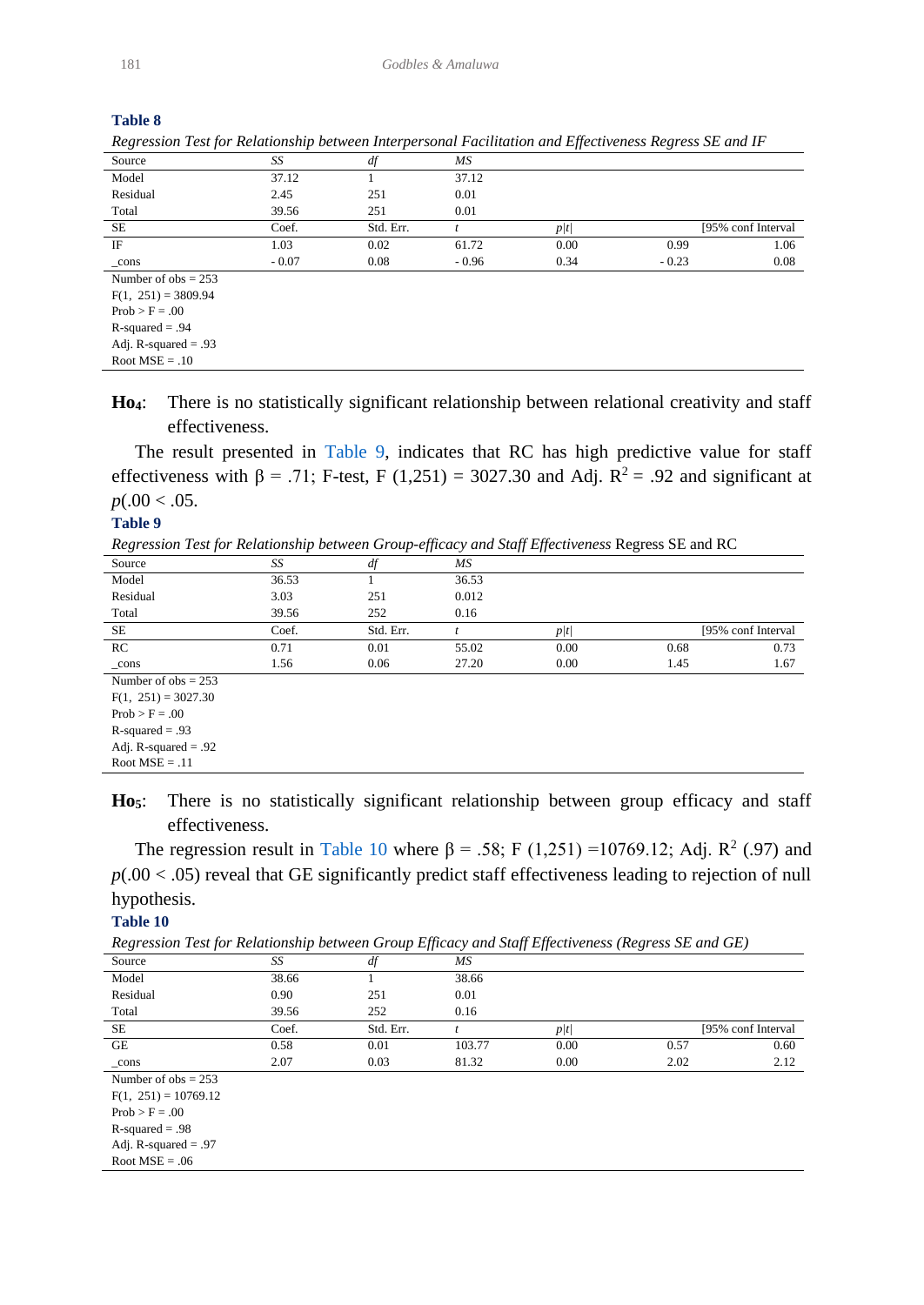# *Aggregate Regression Analysis*

As presented in [Table 11,](#page-18-0) the aggregate results show that all the independent variables are statistically significant at *p*(.00 < .05) albeit *SI* which produced overall weak coefficient; F(5, 247) = 4756.93; Adj  $R^2 = (.98)$ ; *p*( $.00 < .05$ ); SI ( $\beta = -.21$ ); TL ( $\beta = .17$ ); IF ( $\beta = 0.34$ ); RC ( $\beta$  $=$  .11); and GE (β = .37). In their rank order, GE(.37) is ranked highest followed by Interpersonal facilitation IF (.34). TL and RC produce least aggregate overall impacts while SI is negatively skewed.

#### <span id="page-18-0"></span>**Table 11**

*Showing Aggregate Regression Analysis for Hypotheses 1-5 (* $SE = \chi_0 + \chi_1$ *,*  $S I + TL + IF + RC + GE + E_6$ *<i>; regress* SE *SI TL IF RC GE)*

| Source                | SS      | df        | МS       |      |                     |
|-----------------------|---------|-----------|----------|------|---------------------|
| Model                 | 39.15   |           | 7.83     |      |                     |
| Residual              | 0.41    | 247       | 0.001    |      |                     |
| Total                 | 39.56   | 252       | 0.16     |      |                     |
| <b>SE</b>             | Coef.   | Std. Err. |          | p/t/ | [95% conf Interval] |
| <b>SI</b>             | $-0.21$ | 0.02      | $-11.55$ | 0.00 | $-0.18$<br>$-0.25$  |
| TL                    | 0.17    | 0.03      | 5.76     | 0.00 | 0.23<br>0.11        |
| IF                    | 0.34    | 0.04      | 9.13     | 0.00 | 0.27<br>0.41        |
| RC                    | 0.11    | 0.02      | 4.55     | 0.00 | 0.06<br>0.16        |
| GE                    | 0.37    | 0.02      | 21.41    | 0.00 | 0.33<br>0.40        |
| _cons                 | 1.05    | 0.07      | 16.00    | 0.00 | 0.92<br>1.18        |
| Number of $obs = 253$ |         |           |          |      |                     |

 $F(1, 251) = 4756.93$ 

 $Prob > F = .00$ 

 $R$ -squared  $= .99$ 

Adj. R-squared  $= .98$ Root  $MSE = .04$ 

# *Variance Inflation Factor (VIF)*

In [Table 12,](#page-18-1) the mean value of variance inflation factor (VIF) of 2.90 being below 10 indicates that the constructs are moderately correlated, thus exhibiting a low tolerance of co linearity.

#### <span id="page-18-1"></span>**Table 12**

*The Results of Variance Inflation Factor (VIF)*

| Variable  | VIF  | 1/VIF |
|-----------|------|-------|
| SI        | 3.16 | 0.32  |
| TL        | 1.88 | 0.53  |
| IF        | 3.14 | 0.32  |
| RC        | 3.02 | 0.33  |
| <b>GE</b> | 3.29 | 0.30  |
| Mean VIF  | 2.90 |       |

# **Discussion**

<span id="page-18-2"></span>Model one result has shown significant statistical weak alignment between social integration and staff effectiveness. The finding partially aligns with Yozgat and Gungormez [\(2015\)](#page-24-1), except that social integration was introduced as mediation in facilitating socialization. While Brydsten et al. [\(2019\)](#page-21-24) may have addressed the subject of SI concerning the mental health of foreign-born and native-born in Sweden, the study appeared to be of little relevance to staff effectiveness among Nigerian university staff. The regression result of the second hypothesis has further strengthened the findings of Estivalete et al. [\(2016\)](#page-21-21) that found team leadership correlating strongly with employees' commitment to organizational tasks, except that the new study's preoccupation is on staff effectiveness. Gadirajurrett et al. [\(2018\)](#page-22-18) found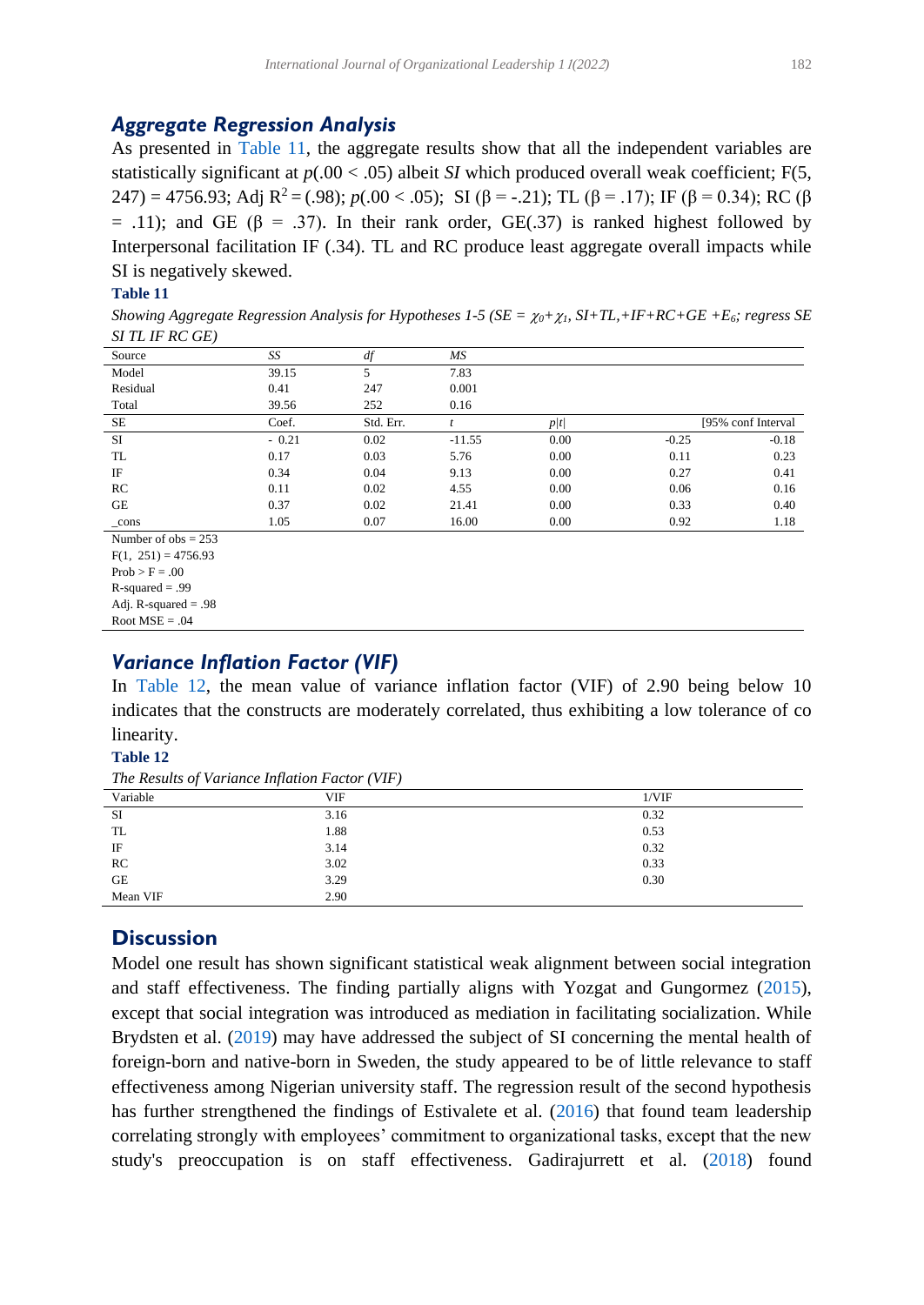transformational leadership significantly influences trust-building, inspires a shared mission, and encourages creativity among team members. The current research has also underscored the strategic role of team leadership in building trust and nurturing creativity among university staff in particular. The tally of findings underscored the strategic role of team leadership on effectiveness. Results from the third hypothesis concurred with the research evidence of Brathwaite (2019) that a positive linear relationship existed between interpersonal facilitation and staff effectiveness, though not among university staff on the cardinal issue of effectiveness. This research finding from model four aligns with Le Sante et al. [\(2021\)](#page-22-20), which showed that staff who exhibited interpersonal facilitation are more likely to be perceived as higher and motivated and do well in task-related activities. The present study extended the thrust of the conceptual base to include effectiveness. A study by Kumar [\(2019\)](#page-22-25), has also substantiated our assertion of a positive and significant relationship between creativity and the quality of the job done by staff. Findings from the fifth hypothesis converge with similar findings by Tasa et al. [\(2017\)](#page-23-24) that Teamwork behavior is related to team efficacy and performance.

### <span id="page-19-1"></span><span id="page-19-0"></span>*Study Originality/Value*

Prior studies on group dynamics discussed the concept from a psychological and organizational behaviorist perspective essentially, not much has been done on the managerial processes to link group dynamics to organizational effectiveness. Poised to extend existing theories on group dynamics, the study is presumably the first to investigate how consolidated constructs of group dynamics can be adapted to the management of staff of Nigerian Federal Universities. Authors are the first to develop and deploy an expanded model that relates how dimensions of group dynamics (self-efficacy, relativity creativity, team leadership, social integration, and interpersonal facilitation) align with measures of staff effectiveness (flexibility, adaptability, and productivity) of the Nigerian university staff. Besides, the deployment of synthesis of analytical tools facilitates robust discussion of findings, implications, and future policy recommendations.

### *Study Implications for Theory and Further Research*

The university staffs believe in social integration among them and are desirous of identifying and working with team. However, due to its weak contribution to group effectiveness, management should create a work structure that removes encumbrances to social integration. On the other hand, it is predicted that optimal results will be attained if the governance of universities deploys social integration quite independent of related constructs of GPD. Nigerian universities' management should consider the nature of group dynamics dimensions and align staff needs to improve their overall effectiveness. Consequently, strategic alignment and integration of group processes and facets with proxies of staff effectiveness will further help drive goals and innovations. In particular, interpersonal facilitation should be encouraged due to its potential impact on fostering group identity and self-motivation. Worthy of consideration are policies and practices to groom IF as a prelude to promoting teamwork and a sense of identity. Team leadership has also been found to be an effective mechanism to bolster staff effectiveness and maximize team efficacy, implicating that organizations learn to apply team leadership style in governance. The university will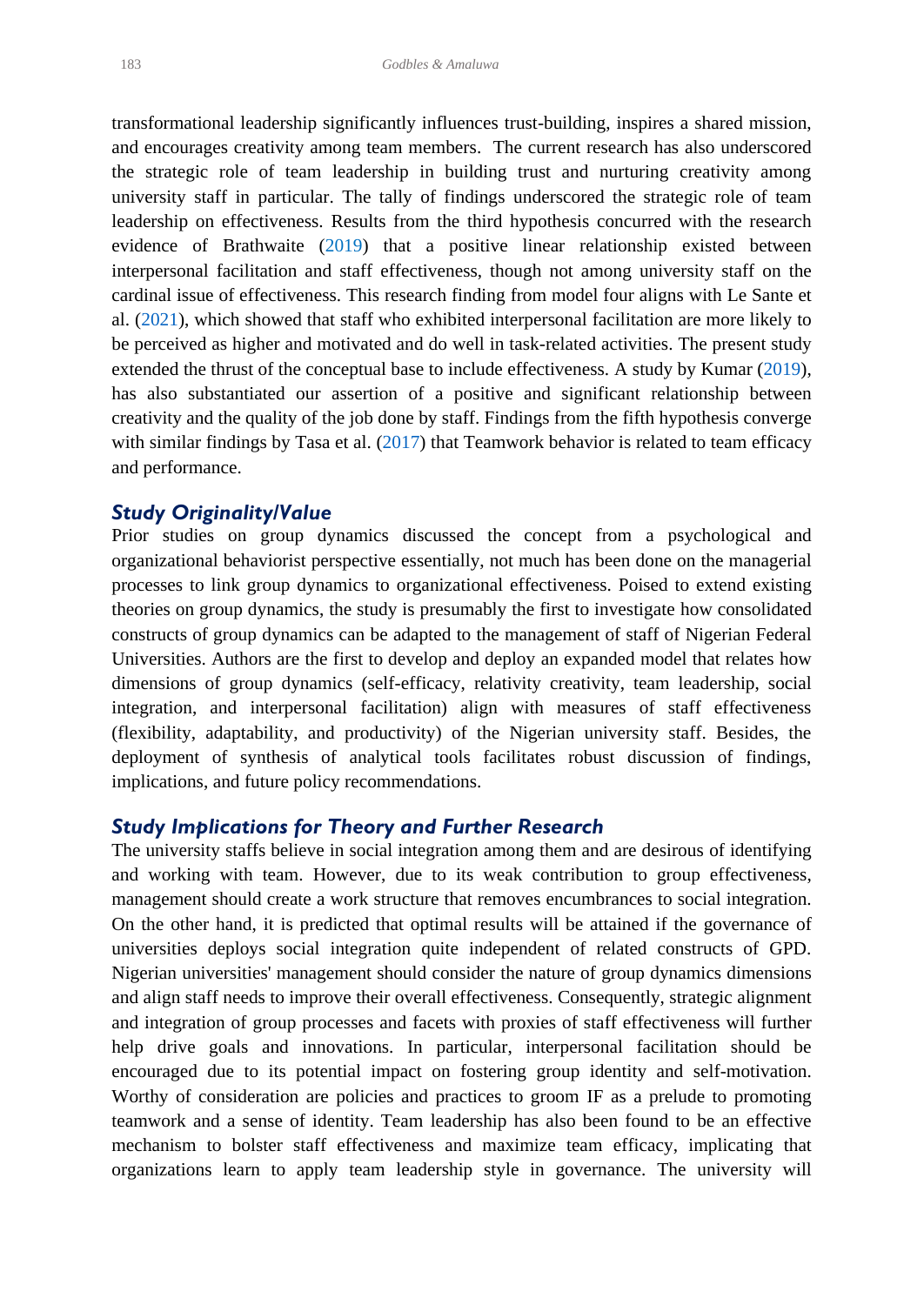accomplish much if staff with innate creative ability is given encouragement and support to unleash the best in them. Efforts should be geared towards organizing workshops, symposiums, and training on group processes and change in the university. Future research should attempt to resolve factors such as cultural background that could impede the application of group dynamics in the management of Nigerian university staff, including considering the use of mixed statistics and extending to other areas, not within the purview of this study.

# **Conclusion**

As custodians of resources for advancing knowledge, education, and character, universities in developing countries have contributed substantially to the citizenry's intellectual and human capital development. Facts from our test of the above hypotheses have foreclosed a strong relationship between constructs of group dynamic and measures of staff effectiveness deployed in the study. It has been proven that managing group dynamics through group integration is critical to assuring staff effectiveness in the institutions of higher learning in Nigerian universities. Results have substantiated a strong correlation between team leadership and staff effectiveness due to its cohesive nature, just as interpersonal facilitation, relational creativity, and group efficacy were found to affect staff effectiveness positively.

# **Declarations Acknowledgements**

Not applicable.

# **Disclosure Statement**

No potential conflict of interest was reported by the authors.

# **Ethics Approval**

Not applicable.

# **Funding Acknowledgements**

Not applicable.

# **Citation to this article**

Godbless, E. E., & Amaluwa, L. N. (2022). Managing group dynamics and effectiveness of university staff: Evidence from Nigeria. *International Journal of Organizational Leadership, 11*(2), 164-188. https://doi.org/ 10.33844/ijol.2022.60625

# **Rights and Permissions**



© 2022 Canadian Institute for Knowledge Development. All rights reserved.

International Journal of Organizational Leadership is published by the Canadian Institute for Knowledge Development (CIKD). This is an open-access article under the terms of the [Creative Commons Attribution](https://creativecommons.org/licenses/by/4.0/) (CC BY) License, which permits use, distribution, and reproduction in any medium, provided the original work is properly cited.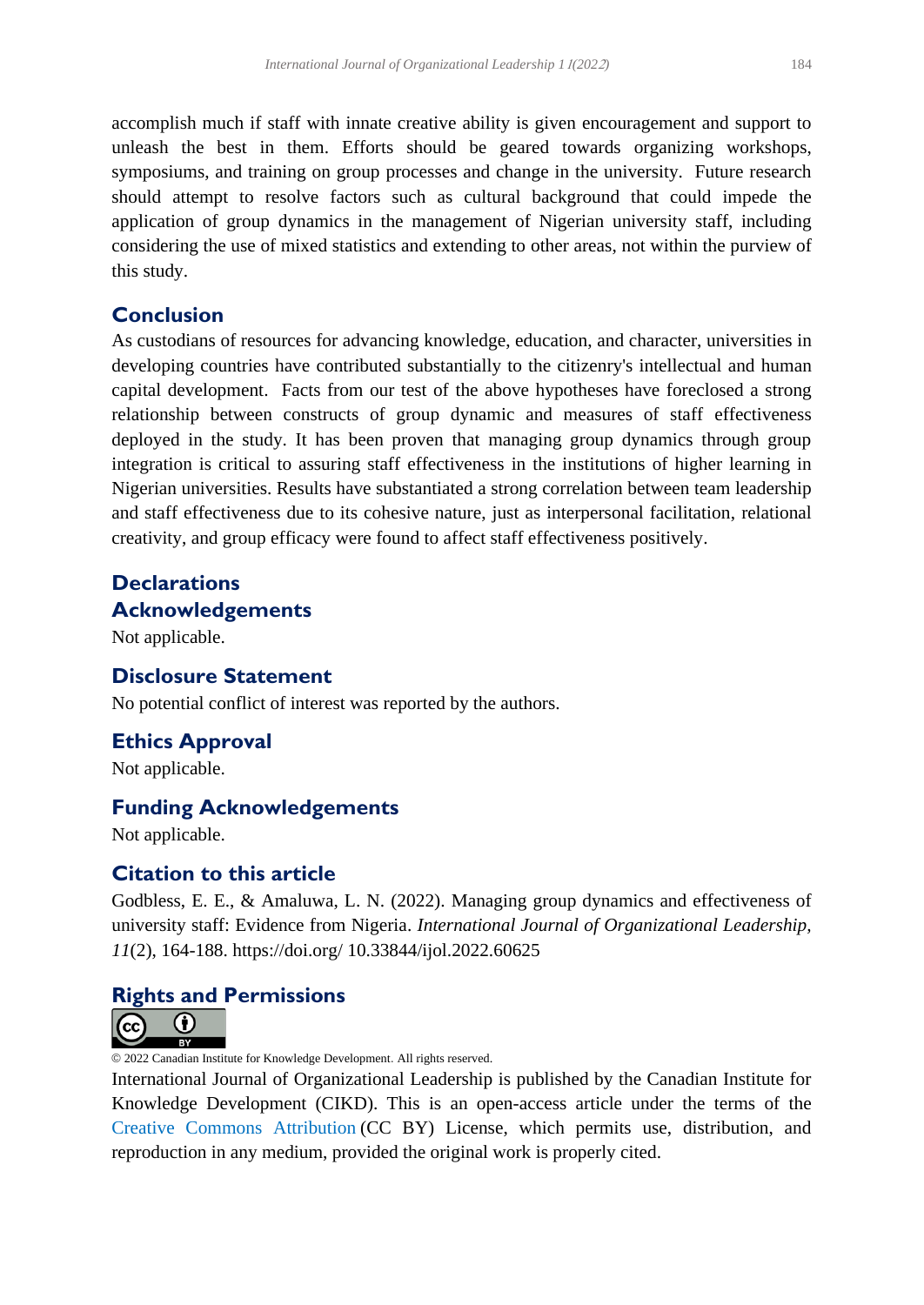### **References**

- <span id="page-21-2"></span>Aishwarya, J., & Karuna, M. [\(2020\)](#page-1-0). A study on impact of group dynamics on organizational productivity. *International Journal of Engineering Science and Computing*, *10*(2), 24721–24724.
- <span id="page-21-7"></span>Alvarado, M. [\(2021\)](#page-3-0). *Understanding group dynamics.* [https://quizlet.com/24815072/sw-475-ch-3-understanding-group](https://quizlet.com/24815072/sw-475-ch-3-understanding-group-dynamics-flash-cards/)[dynamics-flash-cards/](https://quizlet.com/24815072/sw-475-ch-3-understanding-group-dynamics-flash-cards/)
- <span id="page-21-18"></span>Amah, E., & Ahiauzu, A. [\(2013\)](#page-6-0). Employee involvement and organizational effectiveness. *The Journal of Management Development, 32*(7), 1–27[. https://doi.org/10.1108/JMD-09-2010-0064](https://doi.org/10.1108/JMD-09-2010-0064)
- <span id="page-21-20"></span>Antioco, M., Vanhamme, J., Hardy, A., & Bernardin, L. [\(2012\)](#page-7-0). On the importance of social integration for minority targeting effectiveness. *International Journal of Research in Marketing*, *29*(4). <https://doi.org/10.1016/j.ijresmar.2012.08.001>
- <span id="page-21-0"></span>Arashpour, M., Lamborn, J., & Farzanehfar, P. [\(2020\)](#page-1-1). Group dynamics in Higher Education: Impact of gender inclusiveness and selection interventions on collaborative learning. In book: Claiming Identity through Refined teaching in Construction Project: Engineering Education (pp. 42–60)[. https://doi.org/104018/978-1-5225-8452-0.ch003](https://doi.org/104018/978-1-5225-8452-0.ch003)
- <span id="page-21-16"></span>Armstrong, M. [\(2009\)](#page-6-1). *Armstrong's handbook of strategic human resource management*(11<sup>th</sup> Ed.). Kogan Page Limited.
- <span id="page-21-9"></span>Berger, C. R. [\(2018\)](#page-5-0). Interpersonal communication. In W. Donsbach (ed.). *The International Encyclopedia of communication* (pp. 3671–3682)*.* Wiley-Blackwell.
- <span id="page-21-14"></span>Boone, E., Kurtz, D., & Berston, S. [\(2019\)](#page-6-2). *Contemporary business* (18th Ed.)*.* Wiley & Sons Inc.
- <span id="page-21-22"></span>Braithwaite, C. [\(2019\)](#page-7-1). Analyzing the group dynamics and the effectiveness of a heterogeneous international research group in Cartagena (Colombia). Paper presented at the *126th Annual Conference & Exposition,* ID #26225. Colombia: American Society for Engineering Education.
- <span id="page-21-24"></span>Brydsten, A., Rostila, M., & Dunlavy, A. [\(2019\)](#page-18-2). Social integration and mental health – a decoposition approach menta health inequalities between the foreign born and native-born in Sweden. *International Journal for Equity in Health, 18*(48). <https://doi.org/10.1186/s12939-019-0950-1>
- <span id="page-21-12"></span>Butel, J., & Braun, K. [\(2019\)](#page-5-1). The role of collective efficacy in reducing health disparities: A systematic review. *Fam Community Health*, *42*(1), 8–19.<https://doi.org/10.1097/FGH.0000000000000206>
- <span id="page-21-6"></span>Butler, T., & Waldroop, J. [\(2021\)](#page-3-1). Understanding "people" people. *Harvard Business Review, 82*(6), 78-86.
- <span id="page-21-19"></span>Cameron, K. S., & Whetton, D. A. [\(1981\)](#page-6-3). Perceptions of organizational effectiveness over organizational life cycles. *Administrative Science Quarterly, 26*(4), 525–544.
- <span id="page-21-1"></span>Cascio, W. F., & Montealegre, R. [\(2016\)](#page-1-2). How technology is changing work and organizations. *Annual Review of Organisational Psychology and Organisational Behavior*, *3*(1), 349–375.
- <span id="page-21-23"></span>Chen, Y., Yu, C., Yuan, Y., Lu, F., & Shen, W. [\(2021\)](#page-9-0). The influence of trust on creativity: A review. Frontiers in Psychology[. https://doi.org10.3389/fpsyg.2021.706234](https://doi.org10.3389/fpsyg.2021.706234)
- <span id="page-21-3"></span>Clawson, J. G. [\(2008\)](#page-1-3). Why people behave the way they do? *SSRN Electronic Journal*, <https://doi.org/10.2139/ssrn.910358>
- <span id="page-21-15"></span>Coulter, S., Merollini, K., Roberts, J. A., Graves, N., & Halton, K. [\(2015\)](#page-6-4). The need for cost effectiveness analysis of antimicrobial stewardship programmes: A structured review. *International Journal Antimicrob Agents,46*(2), 140–149.
- <span id="page-21-17"></span>Daft, R. [\(1998\)](#page-6-5). *Organization theory and design*, 6th ed. Southwestern College Publishing.
- <span id="page-21-4"></span>Deutsch, M. [\(2006\)](#page-2-0). Cooperation and competition. In M. Deutsch, P. T. Coleman, & E. C. Marcus (Eds.), *The Handbook of Conflict Resolution: Theory and practice* (pp. 23–42). Jossey-Bass.
- <span id="page-21-8"></span>Eromafuru, E. G. [\(2021\)](#page-4-0). Moral leadership, shared values, employee engagement and staff job performance in the university value chain. *International Journal of Organisational Leadership,10*(2), 15–38.
- <span id="page-21-21"></span>Estivalete, V. F., Costa, V. F., & Andrade, T. [\(2016\)](#page-7-2). Organizational citizenship behavior: A comparative study between Brazilian and International Scientific Output from 2002to 2012. *Business and Management Review, 4*(3), 427–441.
- <span id="page-21-10"></span>European Union and European Council [\(2016\)](#page-5-2). *General Data Protection Regulation 2016/679*<http://ec.europa.eu/programmes/creative-europe/projects/>
- <span id="page-21-13"></span>Fonseca, X., Lukosch, S., & Brazier, F. [\(2019\)](#page-6-6). Social cohesion revisited: a new definition and how to characterize it. *Innovation: The European Journal of Social Science Research, 32*(2), 231–253. <https://doi.org/10.1080/13511610.2018.1497480>
- <span id="page-21-5"></span>Forsyth, D. R. [\(2010\)](#page-3-2). *Group dynamics*. Belmont, ca: 358–359
- <span id="page-21-11"></span>Frey, C. [\(2021\)](#page-5-3). *The future of creativity is relational.* [https://innovationmanagement.se/2011/08/10/the-future-of](https://innovationmanagement.se/2011/08/10/the-future-of-creativity-is-relational/)[creativity-is-relational/](https://innovationmanagement.se/2011/08/10/the-future-of-creativity-is-relational/)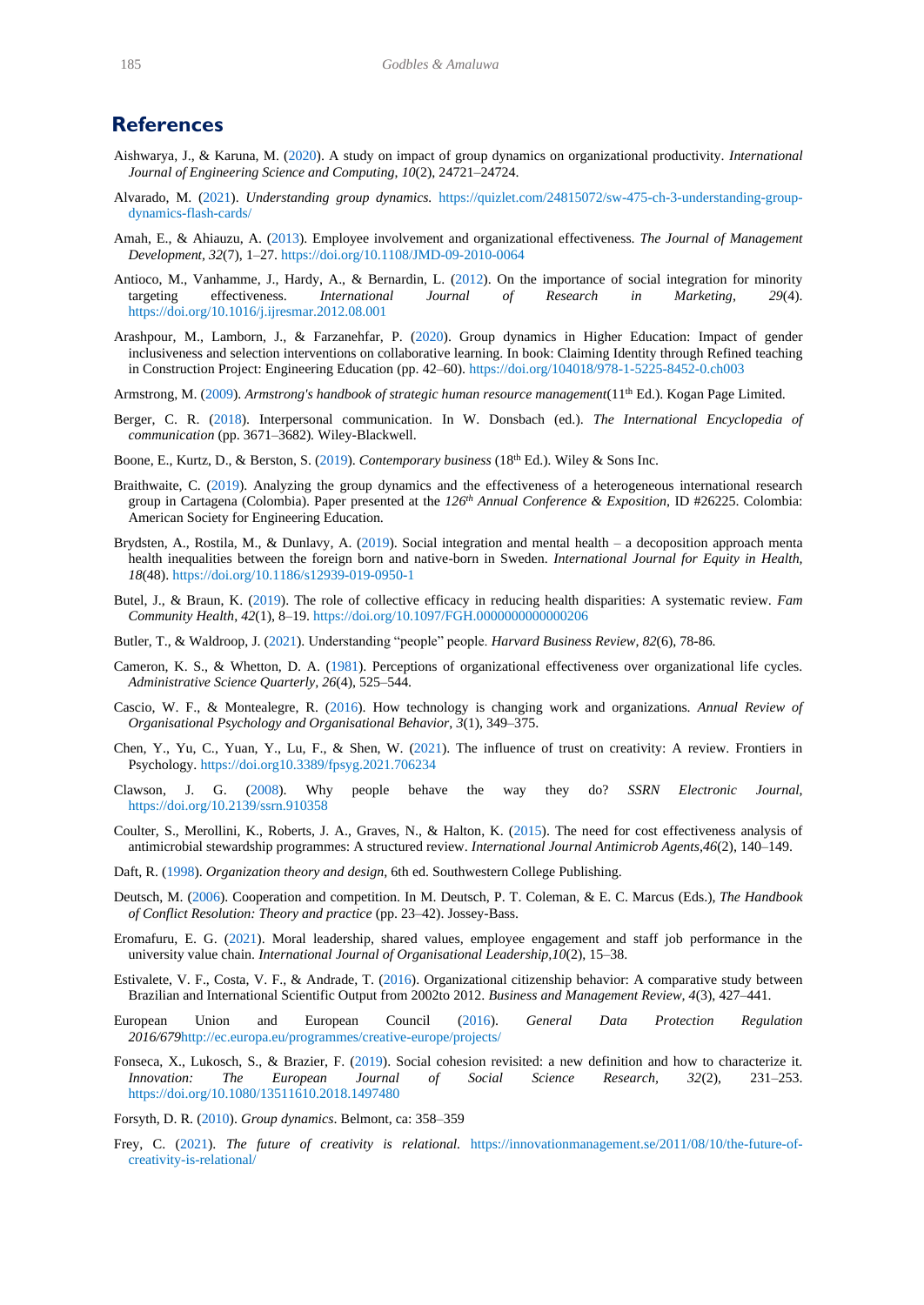- <span id="page-22-18"></span>Gadirajurrett, H., Srinivasan, R., Stevens, J., & Jeena, N. [\(2018\)](#page-7-3). Impact of leadership on team's performance. *Engineering and Technology Management Student Projects*. 1912[. https://pdxscholar.library.pdx.edu/etm\\_studentprojects/1912](https://pdxscholar.library.pdx.edu/etm_studentprojects/1912)
- <span id="page-22-19"></span>Galinsky, M. J., & Schopler, J. H. [\(2019\)](#page-8-0). Developmental patterns in open-ended groups. *Social Work with Groups, 12*(2), 99–114.
- <span id="page-22-6"></span>Gencer, H. [\(2019\)](#page-1-4). Group dynamics and behaviour.*Universal Journal of Educational Research, 7*(1), 223–229. <https://doi.org/10.13189/ujer.2019.070128>
- <span id="page-22-21"></span>Gibson, C. B. [\(1999\)](#page-9-1). Do they do what they believe they can? Group efficacy and group effectiveness across tasks and cultures. *Academy of Management Journal, 42*(2), 138–152.
- <span id="page-22-14"></span>Gibson, C. B., Randel, A. E., & Earley, P. C. [\(2020\)](#page-5-4). Understanding group efficacy: An empirical test of multiple assessment methods. *Group & Organization Management, 25*(1), 67–97.<https://doi.org/10.1177/1059601100251005>
- <span id="page-22-22"></span>Hair, J. F., Ringle, C. M., & Sarstedt, M. [\(2011\)](#page-11-1). PLS-SEM: Indeed a silver bullet. *Journal of Marketing Theory and Practice, 19*(2), 139–152. https://doi.org/10.2753/MTP1069-6679190202
- <span id="page-22-10"></span>Hoffmann, W., Lavie, D., Reuer, J. J., & Shipilov, A. [\(2018\)](#page-2-1). Interplay of competition and cooperation. *Strategic Management Journal, 39*(12), 3033–3052.
- <span id="page-22-7"></span>Homans, G. C. [\(2018\)](#page-1-5). *The study of groups.*[https://www.encyclopedia.com/social-sciences-and-law/sociology-and-social](https://www.encyclopedia.com/social-sciences-and-law/sociology-and-social-reform/sociology-general-terms-and-concepts/groups)[reform/sociology-general-terms-and-concepts/groups](https://www.encyclopedia.com/social-sciences-and-law/sociology-and-social-reform/sociology-general-terms-and-concepts/groups)
- <span id="page-22-3"></span>Hussain, A., Farooquie, J, A., & Taga, A, R. [\(2021\)](#page-1-6). A critical review on workforce diversity management. *International journal of enhanced Research in Management & Computer Applications, 10*(9), 2319–7471.
- <span id="page-22-4"></span>Hussain, S. T., Lei, S., Akram, T., Haider, M. J., Hussain, S. H., & Ali, M. [\(2018\)](#page-1-7). Kurt Lewin's change model: A critical review of the role of leadership and employee involvement in organizational change. *Journal of Innovation & Knowledge*, *3*(3), 123–127.
- <span id="page-22-2"></span>Jain, A., & Ranjan, S. [\(2020\)](#page-1-8). Implications of emerging technologies on the future of work. *IIMB Management Review, 32*(4), 448–454.
- <span id="page-22-9"></span>Johnson, D. W., & Johnson, R. T. [\(1989\)](#page-2-2). *Competition and cooperation: Theory and research*. Interaction Book Company.
- <span id="page-22-23"></span>Joreskog, K. G. [\(1969\)](#page-11-2). A general approach to confirmatory maximum likelihood factor analysis. *Psychometrika*, *34*(2), 183–201.
- <span id="page-22-17"></span>Kataria, A., Garg, P., & Rastogi, R. [\(2013\)](#page-6-7). Employee engagement and organizational effectiveness: The role of organizational citizenship behavior. *IJBIT, 6*(1), 102–113.
- <span id="page-22-24"></span>Kline, R. B. [\(2010\)](#page-11-3). *Principles and practice of structural equation modeling, (3rd ed.*). Guilford Press.
- <span id="page-22-1"></span>Klug, M., & Bagrow, J. P. [\(2016\)](#page-1-9). Understanding the group dynamics and success of teams. *Royal Society Open Science, 3*(4), 160007.
- <span id="page-22-0"></span>Kozlowski, S. W. [\(2017\)](#page-0-0). Enhancing the effectiveness of work groups and teams: A reflection. *Perspectives on Psychological Science*, *13*(2), 205–212[.https://doi.org/10.1177/1745691617697078](https://doi.org/10.1177/1745691617697078)
- <span id="page-22-25"></span>Kumar, A. [\(2019\)](#page-19-0). A study of relationship between staff creativity and quality of work among Indian IT sector employees. *Global Journal of Psychology, 1*(1), 27–35.
- <span id="page-22-5"></span>Kurt, L. [\(1947\)](#page-1-10). Frontiers in group dynamics: Concepts, methods and reality in social science; social equilibria and social change. *Human Relations, Sage Journals.* <https://doi.org/10.1177/001872674700100103>
- <span id="page-22-11"></span>Landy, F. J., & Conte, J. [\(2006\)](#page-3-3). *Work in the 21st Century: An introduction to Industrial and Organisational Psychology*. John Willey & Sons.
- <span id="page-22-20"></span>Le Sante, D. R., Eaton, A. A., & Viswesvaran, C. [\(2021\)](#page-8-1). How contextual performance influences perceptions of personality and leadership potential. *Revista de Psicología del Trabajo y de las Organizacion/Journal of Work and Organizational Psychology, 37*(2), 93–106. <https://doi.org/10.5093/jwop2021a10>
- <span id="page-22-15"></span>Levine, J. M., & Hogg, M. A. [\(2010\)](#page-5-5). Group potency. In *Encyclopedia of group processes & intergroup relations* (369– 370). SAGE Publications, Inc[. https://www.doi.org/10.4135/9781412972017.n112](https://www.doi.org/10.4135/9781412972017.n112)
- <span id="page-22-13"></span>Manning, J. [\(2020\)](#page-5-6). *Interpersonal communication*. In D. L. Merskin (Ed.), *The SAGE international* encyclopedia of mass media and society (online ed.; pp. 1-5). Sage.
- <span id="page-22-8"></span>Matelski, M. H., & Hogg, M. A. [\(2015\)](#page-1-11). Group Dynamics, Social Psychology of. In James D. Wright (Ed.), *International Encyclopedia of the Social & Behavioral Sciences* (Second Edition) (pp. 422-427). Elsevier. https://doi.org/10.1016/B978-0-08-097086-8.24017-8
- <span id="page-22-12"></span>Montijo, S. [\(2020\)](#page-4-1). *Taking it (inter) personally: Why interpersonal relationships are important.*  [https://greatist.com/connect/interpersonal-relationships.](https://greatist.com/connect/interpersonal-relationships)
- <span id="page-22-16"></span>Mott, P. E. [\(1972\)](#page-6-8). *The characteristics of effective organizations*. Harper and Row.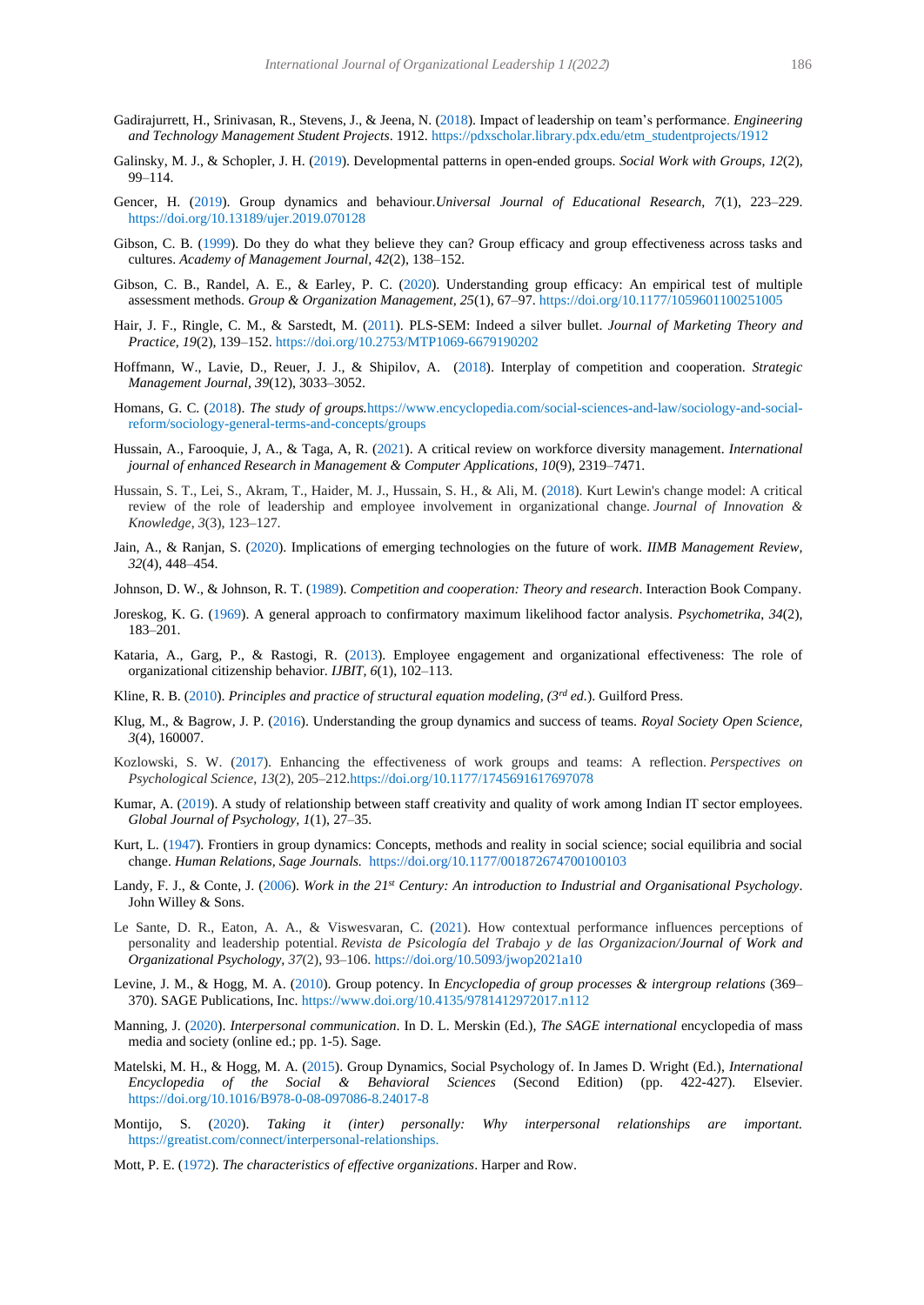- <span id="page-23-12"></span>Mueller, J., & Cronin, M. A. [\(2009\)](#page-5-7). How relational processes support team creativity. *Research on Managing Groups and Teams, 12*, 291–310[. https://doi.org/10.1108/S1534-0856\(2009\)0000012014](https://doi.org/10.1108/S1534-0856(2009)0000012014)
- <span id="page-23-16"></span>Mumford, T. [\(2020\)](#page-7-4). How functional team roles mitigate the effect on conflict on team performance. *Advances in Social Sciences Research Journal,7*(6), 833–840.
- <span id="page-23-0"></span>Naveenan, R. V., & Kumar, B. R. [\(2018\)](#page-1-12). Impact of group dynamics on team. American International *Journal of Social Science Research, 2*(2).<https://doi.org/10.46281/aijssr.v2i2.175>
- <span id="page-23-10"></span>Nichols, A. L., & Cottrell, C. A. [\(2014\)](#page-4-2). What do people desire in their leaders? The role of leadership level on trait desirability.*The Leadership Quarterly, 25*(4), 711–729. https://doi. 10.1016/j.leaqua.2014.04.001
- <span id="page-23-8"></span>Obomanu, F. K., & Akintokunbo, O. O. [\(2019\)](#page-4-3). Social integration and employee commitment in Nigerian manufacturing firms: A review of literature. *International Journal of Entrepreneurship and Business Innovation, 2*(1), 1–11.
- <span id="page-23-1"></span>Oyefusi, F. [\(2022\)](#page-1-13). Team and group dynamics in organizations: Effect on productivity and performance. *Journal of Human Resource and Sustainability Studies, 10*(1), 111–121.
- <span id="page-23-2"></span>Parry, E., & Battista, V. [\(2019\)](#page-1-14). The impact of emerging technologies on work: A review of evidence and implications for human resource function. *Emerald Open Research, 1*(5)<https://doi,org/10.12688/emeraldopenres.12907.1>
- <span id="page-23-4"></span>Patey, A. M., Hurt, S., & Francis, J. J. [\(2018\)](#page-1-15). Changing behavior 'more or less' – do theories of behavior inform strategies for implementation and decision implementation? A critical interpretive synthesis. *Implementation Science, 13*, 134.
- <span id="page-23-21"></span>Pescosolido, A. T. [\(2003\)](#page-9-2). Group efficacy and group effectiveness: The effects of group efficacy over time on group performance and development. A critical review of the role of leadership and employee involvement in organisational change. *Small Group Research, 34*(1), 20–42.
- <span id="page-23-19"></span>Pierroux, P., Steier, R., & Ludvigsen, S. R. [\(2022\)](#page-8-2). Group creativity in adolescence: Relational, material and institutional dimensions of creative collaboration. *Journal of the Learning Sciences*, *31*(1), 107– 13[7.https://doi.org/10.1080/10508406.2022.2025813](https://doi.org/10.1080/10508406.2022.2025813)
- <span id="page-23-20"></span>Pirola-Merlo, A., & Mann, L. [\(2004\)](#page-8-3). The relationship between individual creativity and team creativity: Aggregating across people and time. *Journal of Organisational Behavior, 25*(20), 235–257.
- <span id="page-23-23"></span>Preedy, V. R., & Watson, R. R. [\(2009\)](#page-11-4). *Handbook of disease burdens and quality of life measures.* Springer.
- <span id="page-23-13"></span>Rosander, M., Frykedal, K. F., & Chirlac, E. H. [\(2020\)](#page-5-8). Attitudes towards being assessed in group work: The effects of self-efficacy and collective efficacy moderated by a short educational intervention. *Psychology in the Schools*, 57, 1404–1416.
- <span id="page-23-17"></span>Scott, A. D. [\(2012\)](#page-8-4). Leadership and team effectiveness. *Dissertations, ProQuest.* https://repository.upenn.edu/dissertations/AA13530069
- <span id="page-23-3"></span>Shaban, A. [\(2016\)](#page-1-16). Managing and leading a diverse workforce: One of the main challenges in management. *Procedia-Social and Behavioral Sciences, 230*, 76–84.
- <span id="page-23-9"></span>Sharma, D. M. K., & Jain, S. [\(2013\)](#page-4-4). Leadership management: Principles, models and theories. *Global Journal of Management and Business Studies, 3*(3), 309–318.
- <span id="page-23-15"></span>Sharma, L., & Samantara, V. [\(1995\)](#page-6-9). Conflict management in an Indian Firm. *Indian Journal of Industrial Relations*, *30*(4), 439–453.
- <span id="page-23-5"></span>Shaw, M. E. [\(1976\)](#page-1-17). *Group dynamics: The psychology of small group behavior.* Second Edition, McGraw-Hill, 409-443.
- <span id="page-23-22"></span>Silver, W. S., & Bufanio, K. M. [\(1996\)](#page-9-3). The impact of group efficacy and group goals on task performance. Small Group Research, *27*(3), 347–359[. https://doi.org/10.1177/1046496496273001](https://doi.org/10.1177/1046496496273001)
- <span id="page-23-14"></span>Steers, R. M. [\(1977\)](#page-6-10). Antecedents and outcomes of organizational commitment. *Administrative Science Quarterly, 22*(1), 46–56.
- <span id="page-23-24"></span>Tasa, K., Taggar, S., & Seijts, G. H. [\(2017\)](#page-19-1). The development of collective efficacy in teams: A multilevel and longitudinal perspective. *Journal of Applied Psychology, 92*(1), 17–27.
- <span id="page-23-7"></span>Trotzer, J. P., Roark, A. E., & Roark, A. B. [\(1974\)](#page-2-3). Group structure: Components and effects. *The Journal for Specialists in Group Work, 4*(4), 186–192.
- <span id="page-23-6"></span>Tuckman, B. [\(2001\)](#page-2-4). Developmental sequence in small groups. *A Research and Application Journal,6*, 71–72. <https://doi.10.1037/h0022100>
- <span id="page-23-18"></span>Van Scotter II, J. R., & Van Scotter, J. R. [\(2021\)](#page-8-5). Does autonomy moderate the relationships of task performance and interpersonal facilitation, with overall effectiveness? *The International Journal of Human Resource Management, 32*(8), 1685–1706. https://doi. 10.1080/09585192.2018.1542607
- <span id="page-23-11"></span>Van Scotter, J. R., & Motowidlo, S. J. [\(2016\)](#page-5-9). Interpersonal facilitation and job dedication as separate facets of contextual performance.*Journal of Applied Psychology, 81*(5), 525–531.